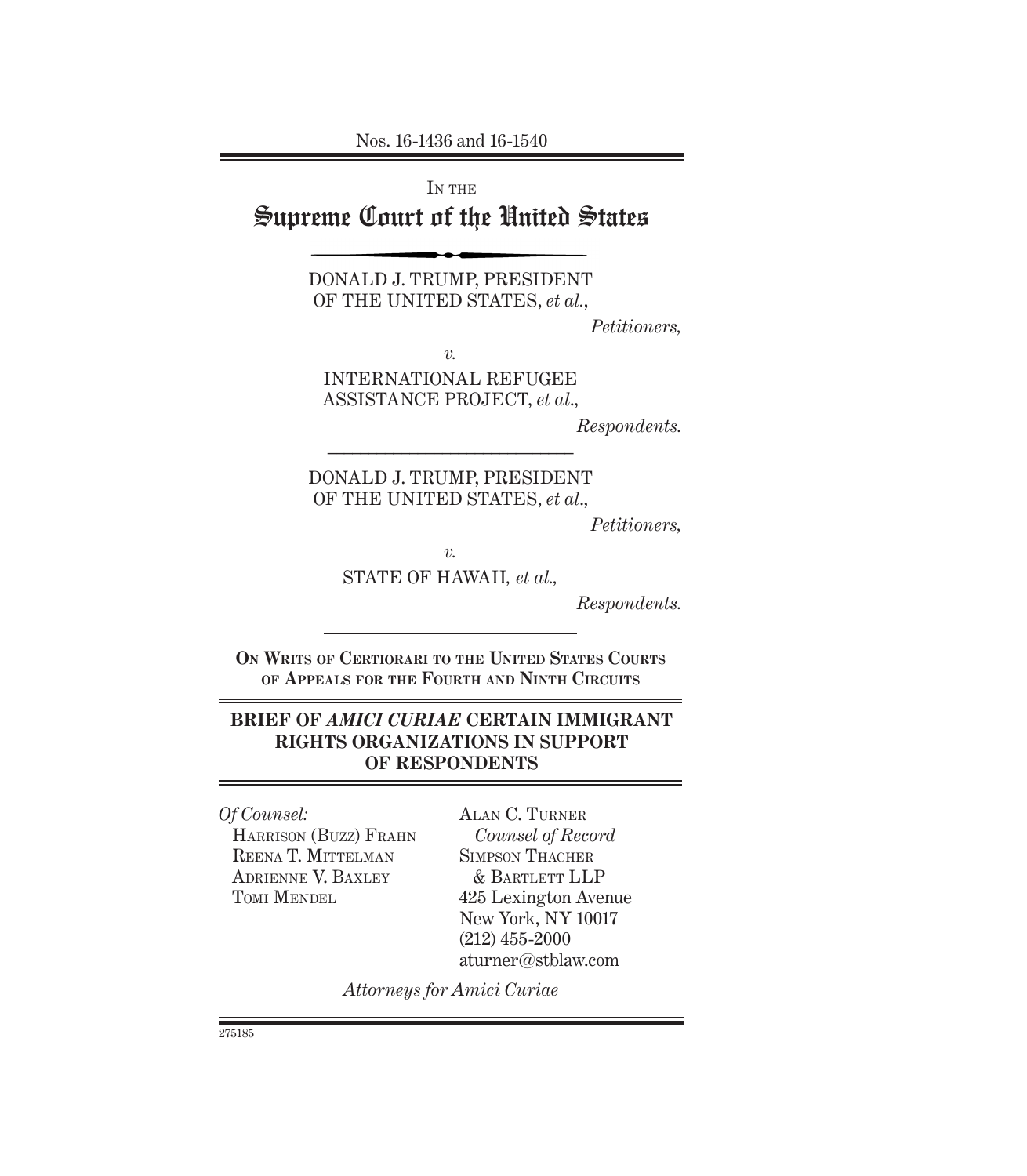### **TABLE OF CONTENTS**

| Page                                                                                                                   |
|------------------------------------------------------------------------------------------------------------------------|
| INTERESTS OF AMICI CURIAE 1                                                                                            |
|                                                                                                                        |
|                                                                                                                        |
| I. THE COURTS SERVE A CRITICAL<br>ROLE IN REVIEWING EXECUTIVE<br>ACTIONS ON IMMIGRATION 14                             |
| II. THE EXECUTIVE ORDER VIOLATES<br>THE ESTABLISHMENT CLAUSE 20                                                        |
| III. THE EXECUTIVE ORDER HAS<br>ALREADY CAUSED IRREPARABLE<br>HARM, AND WILL CAUSE MORE<br>HARM IF FULLY IMPLEMENTED26 |
|                                                                                                                        |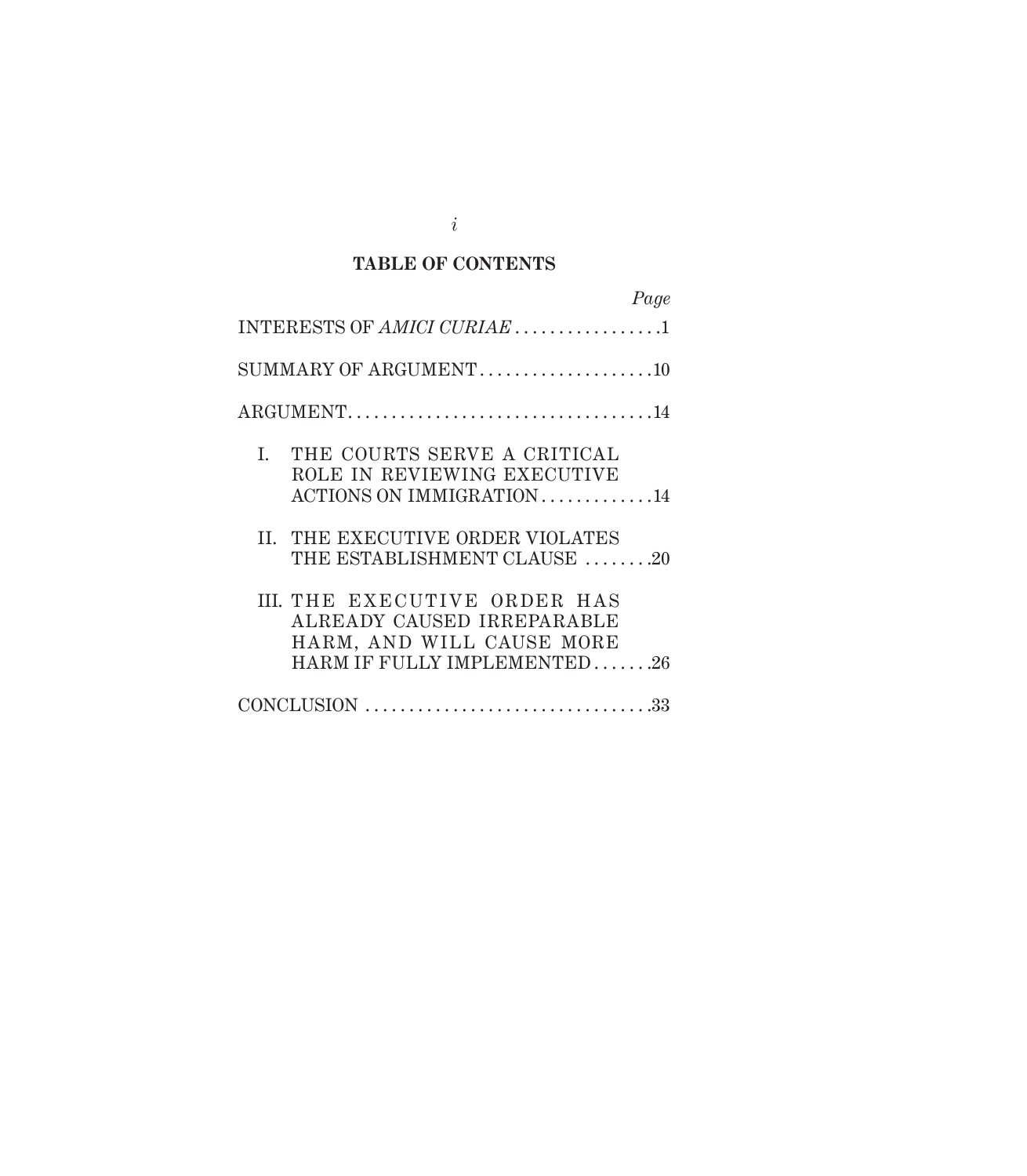# **TABLE OF CITED AUTHORITIES**

*ii*

#### **CASES**

| Abourezk v. Reagan,<br>785 F.2d 1043 (D.C. Cir. 1986), aff'd,                       |
|-------------------------------------------------------------------------------------|
| ACLU of Ill. v. City of St. Charles,                                                |
| Aptheker v. Sec'y of State,                                                         |
| Boumediene v. Bush,                                                                 |
| Cardenas v. United States,                                                          |
| Chaplaincy of Full Gospel Churches v. Eng.,<br>454 F.3d 290 (D.C. Cir. 2006) 27, 29 |
| Elrod v. Burns,                                                                     |
| Ex parte Kumezo Kawato,                                                             |
| Ex parte Milligan,                                                                  |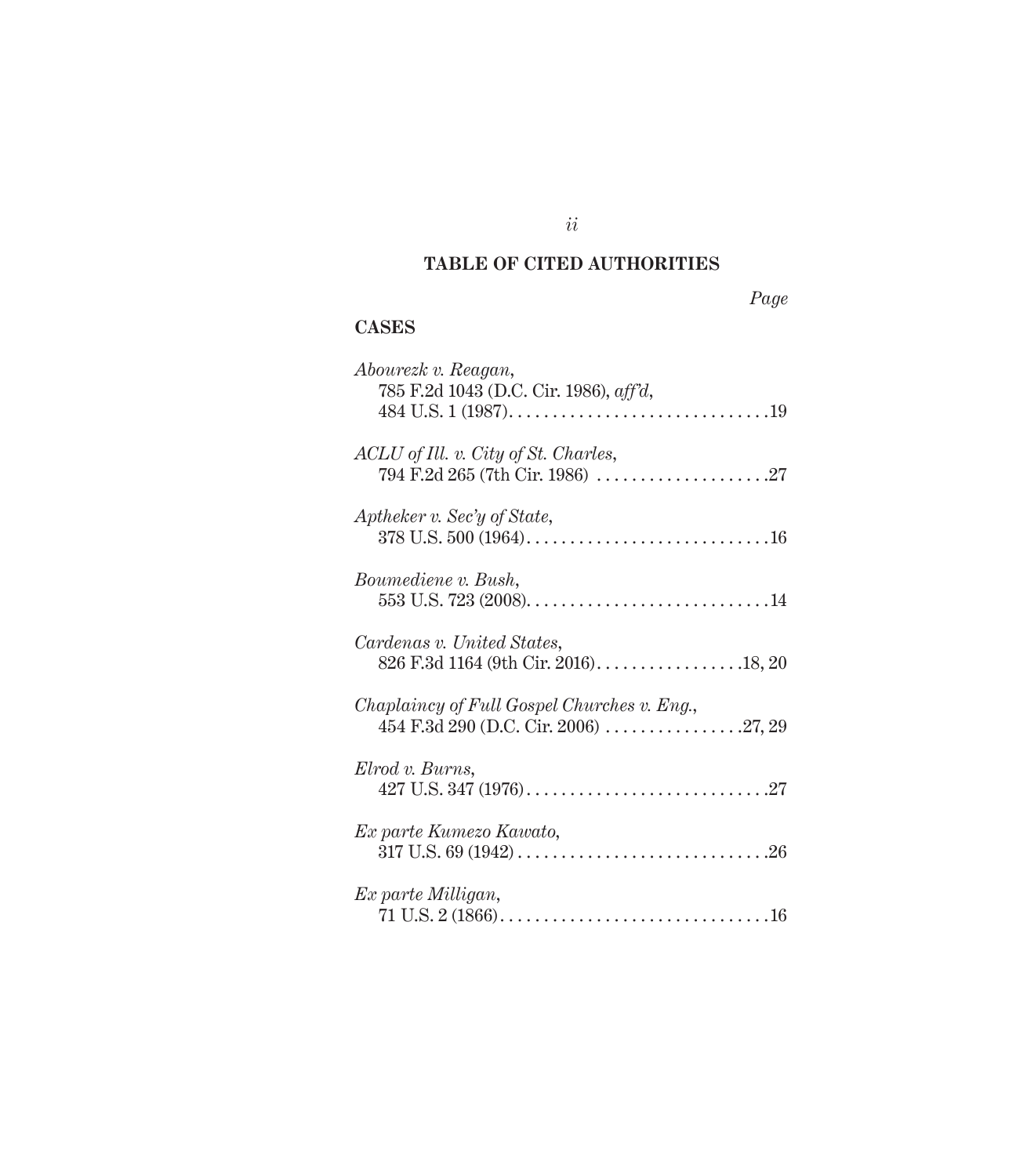| Page                                                                                   |
|----------------------------------------------------------------------------------------|
| Ex parte Quirin,                                                                       |
| Galvan v. Press,                                                                       |
| Glassroth v. Moore,                                                                    |
| Gonzalez v. Douglas,<br>No. CV 10-623 TUC AWT, 2017 WL 3611658                         |
| Hamdi v. Rumsfeld,                                                                     |
| Ingebretsen v. Jackson Pub. Sch. Dist.,                                                |
| INS v. Chadha,                                                                         |
| Int'l Refugee Assistance Project v. Trump,<br>857 F.3d 554 (4th Cir. 2017). 21, 22, 27 |
| Johnson v. Robison,                                                                    |
| Kerry v. Din,                                                                          |

*iii*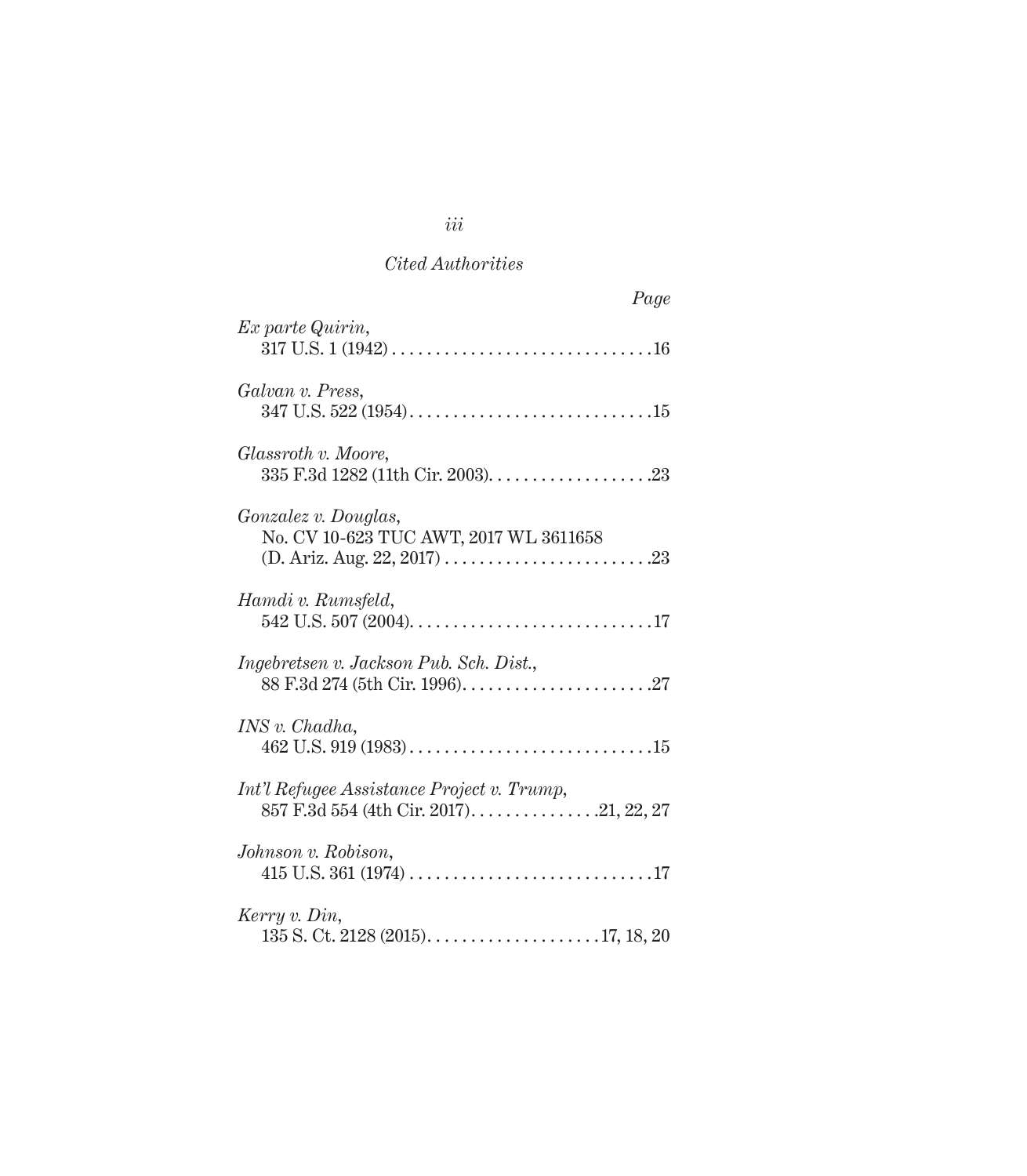| Page                                                                                                                                                                 |
|----------------------------------------------------------------------------------------------------------------------------------------------------------------------|
| Kleindienst v. Mandel,                                                                                                                                               |
| Landon v. Plasencia,                                                                                                                                                 |
| Latta v. Otter,                                                                                                                                                      |
| Lemon v. Kurtzman,                                                                                                                                                   |
| Lesbian/Gay Freedom Day Comm., Inc. v. INS,<br>541 F. Supp. 569 (N.D. Cal. 1982), aff'd sub nom.<br><i>Hill v. INS</i> , 714 F.2d 1470 (9th Cir. 1983) $\dots$ 15-16 |
| Lynch v. Donnelly,                                                                                                                                                   |
| Marbury v. Madison,                                                                                                                                                  |
| McCreary Cnty., Ky. v. ACLU of Ky.,                                                                                                                                  |
| Melendres v. Arpaio,<br>695 F.3d 990 (9th Cir. 2012) $\ldots \ldots \ldots \ldots \ldots \ldots \ldots$                                                              |
| Meyer v. Nebraska,                                                                                                                                                   |

*iv*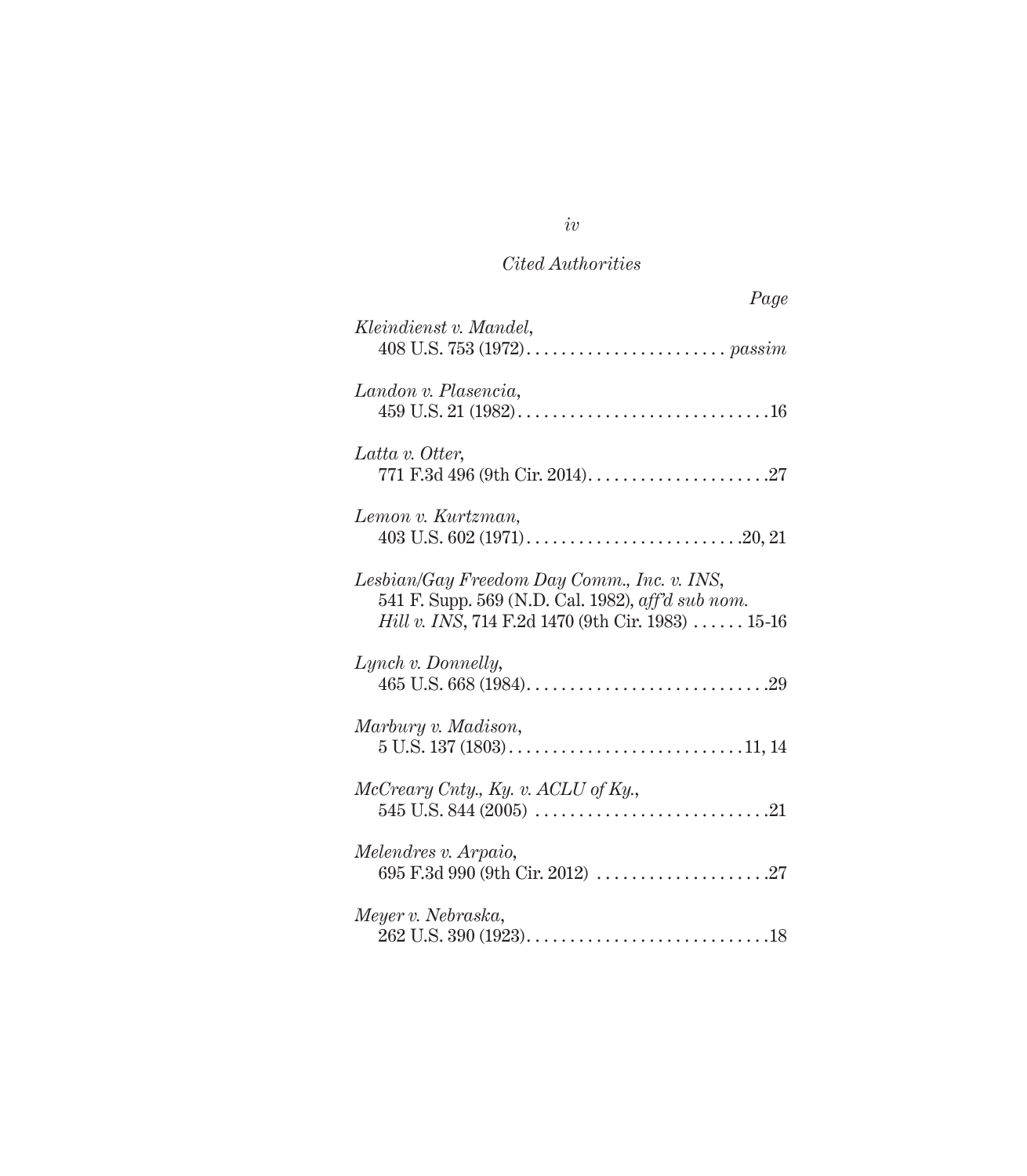| Page                                            |
|-------------------------------------------------|
| Moore v. City of E. Cleveland,                  |
| Parents' Ass'n of P.S. 16 v. Quinones,          |
| Ramirez v. Webb,                                |
| Saavedra Bruno v. Albright,                     |
| Samirah v. Holder,                              |
| Stanley v. Illinois,                            |
| Tenafly Eruv Ass'n, Inc. v. Borough of Tenafly, |
| United States ex rel. Knauff v. Shaughnessy,    |
| United States v. Robel,                         |
| United States v. Yonkers Bd. of Educ.,          |

*v*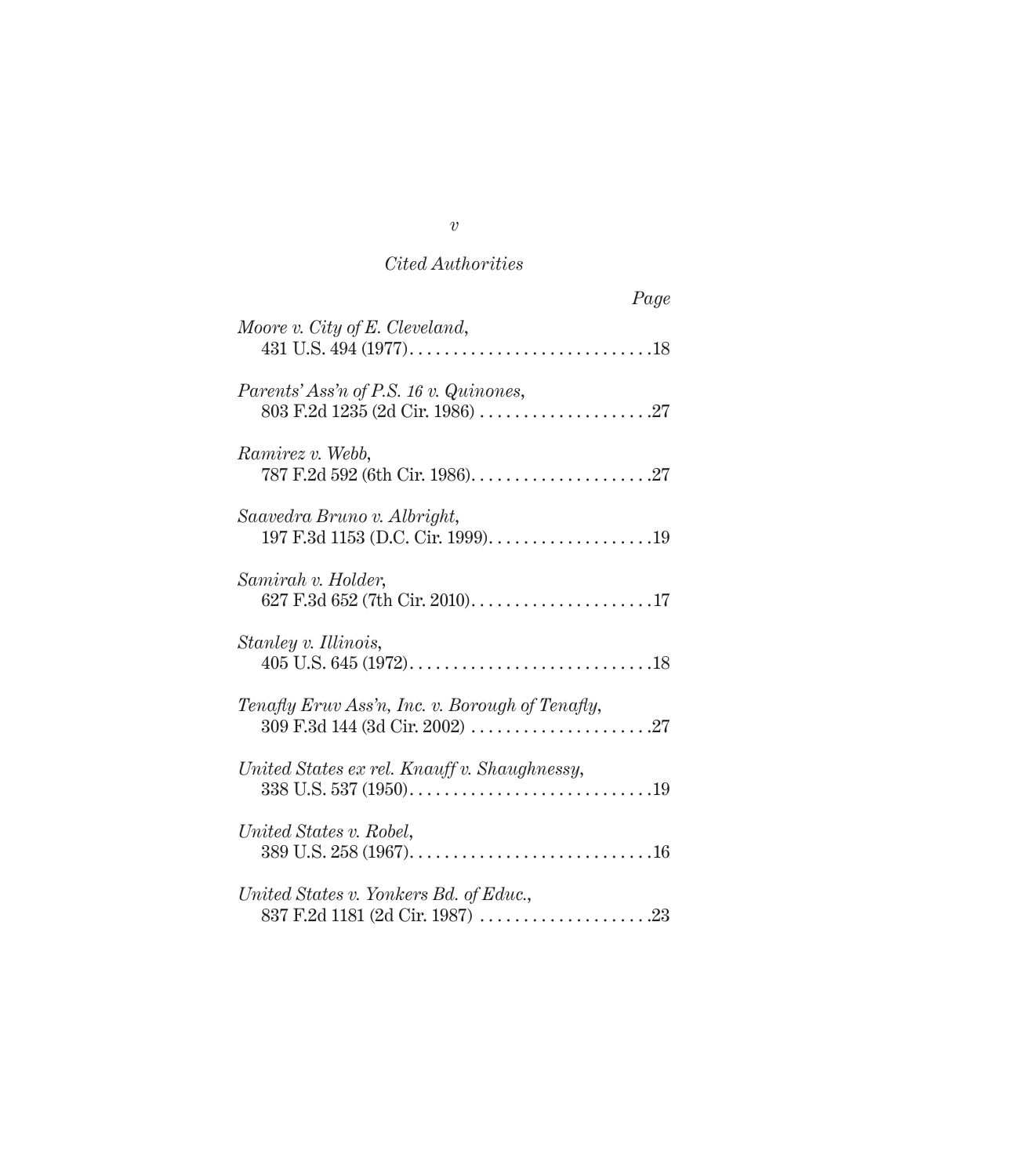| Washington v. Trump,                                                        |
|-----------------------------------------------------------------------------|
| 847 F.3d 1151 (9th Cir. 2017), recons. en banc                              |
| denied, 853 F.3d 933 (9th Cir. 2017), and recons.                           |
| en banc denied, 858 F.3d 1168                                               |
|                                                                             |
|                                                                             |
| Zadvydas v. Davis,                                                          |
| 533 U.S. 678 (2001). $\dots$ . $\dots$ . $\dots$ . $\dots$ . $\dots$ . $15$ |
|                                                                             |
| Zemel v. Rusk,                                                              |
|                                                                             |
|                                                                             |
| STATITES                                                                    |
|                                                                             |

#### **OTHER AUTHORITIES**

Aaron Blake, *Stephen Miller's authoritarian declaration: Trump's national security actions 'will not be questioned*,*'*Wash. Post, Feb. 13, 2017, https://www.washingtonpost.com/news/the-fix/ wp/2017/02/13/stephen-millers-audaciouscontroversial-declaration-trumps-nationalsecurity-actions-will-not-be-questioned . . . . . . . . . . 15

*vi*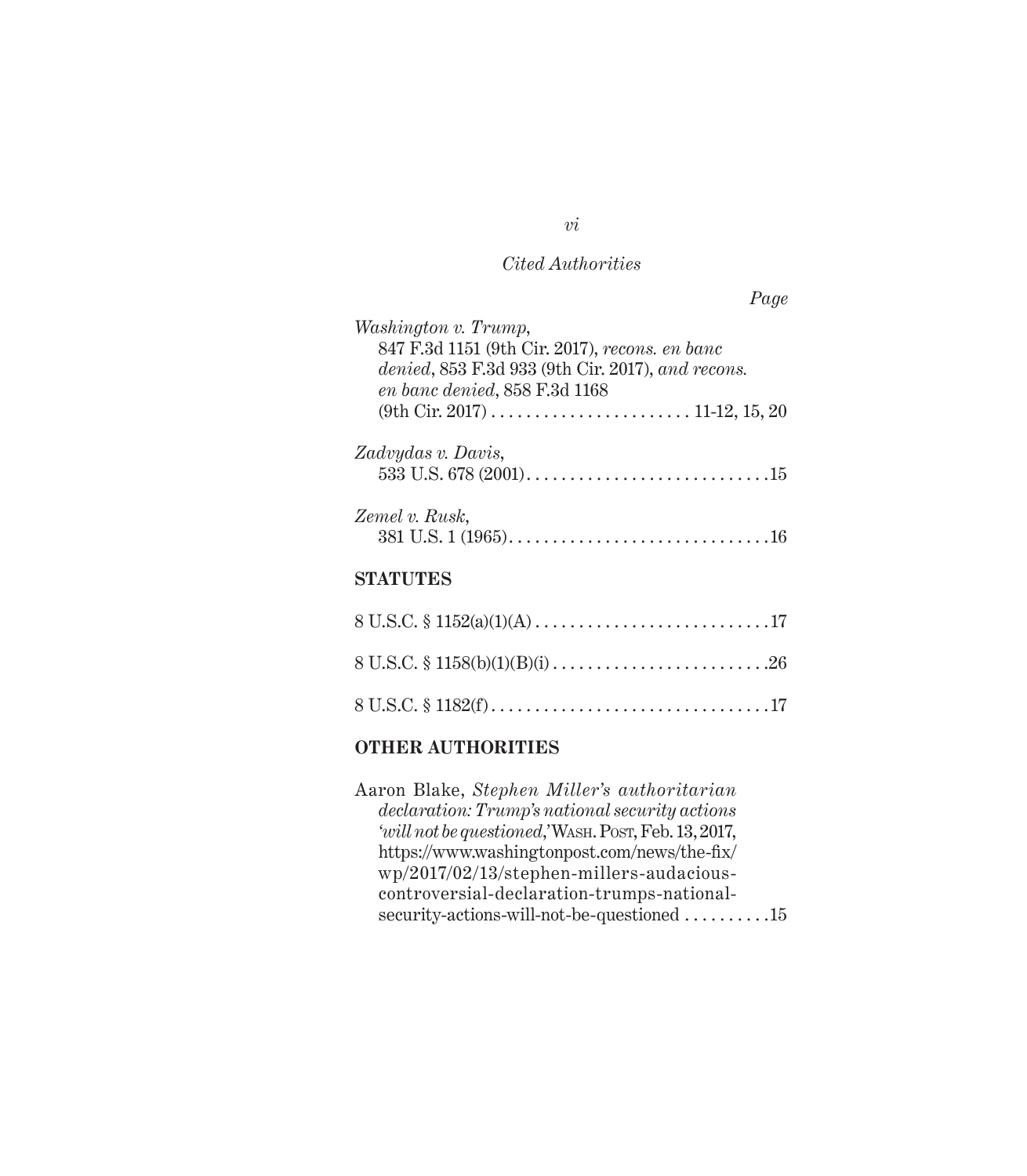| Page                                                                                                                                                                                                                                                                                                         |
|--------------------------------------------------------------------------------------------------------------------------------------------------------------------------------------------------------------------------------------------------------------------------------------------------------------|
| About Sudan, UNITED NATIONS DEVELOPMENT<br>PROGRAMME, http://www.sd.undp.org/content/<br>sudan/en/home/countryinfo.html. 11                                                                                                                                                                                  |
| Albert Samaha and Talal Ansari, Four<br>Mosques Have Burned in Seven Weeks -<br>Leaving Many Muslims and Advocates<br>Stunned, BUZZFEED NEWS (Feb. 28, 2017),<br>https://www.buzzfeed.com/albertsamaha/<br>four-mosques-burn-as-2017-begins $\dots\dots\dots\dots30$                                         |
| Amy B. Wang, Trump asked for a 'Muslim<br>ban,' Giuliani says — and ordered a<br>commission to do it 'legally,' WASH. POST<br>(Jan. 29, 2017), https://www.washingtonpost.<br>com/news/the-fix/wp/2017/01/29/trump-<br>asked-for-a-muslim-ban-giuliani-says-and-<br>ordered-a-commission-to-do-it-legally/22 |
| Anna Maria Barry-Jester, Trump's Immigration<br>Order Could Affect Thousands of College<br>Students, FIVETHIRTYEIGHT.COM (Jan.<br>30, 2017), https://fivethirtyeight.com/<br>features/trumps-immigration-order-could-<br>affect-thousands-of-college-students/28                                             |
| Central American Minors (CAM) Program,<br>U.S. DEP'T OF STATE, https://www.state.gov/                                                                                                                                                                                                                        |

# *vii*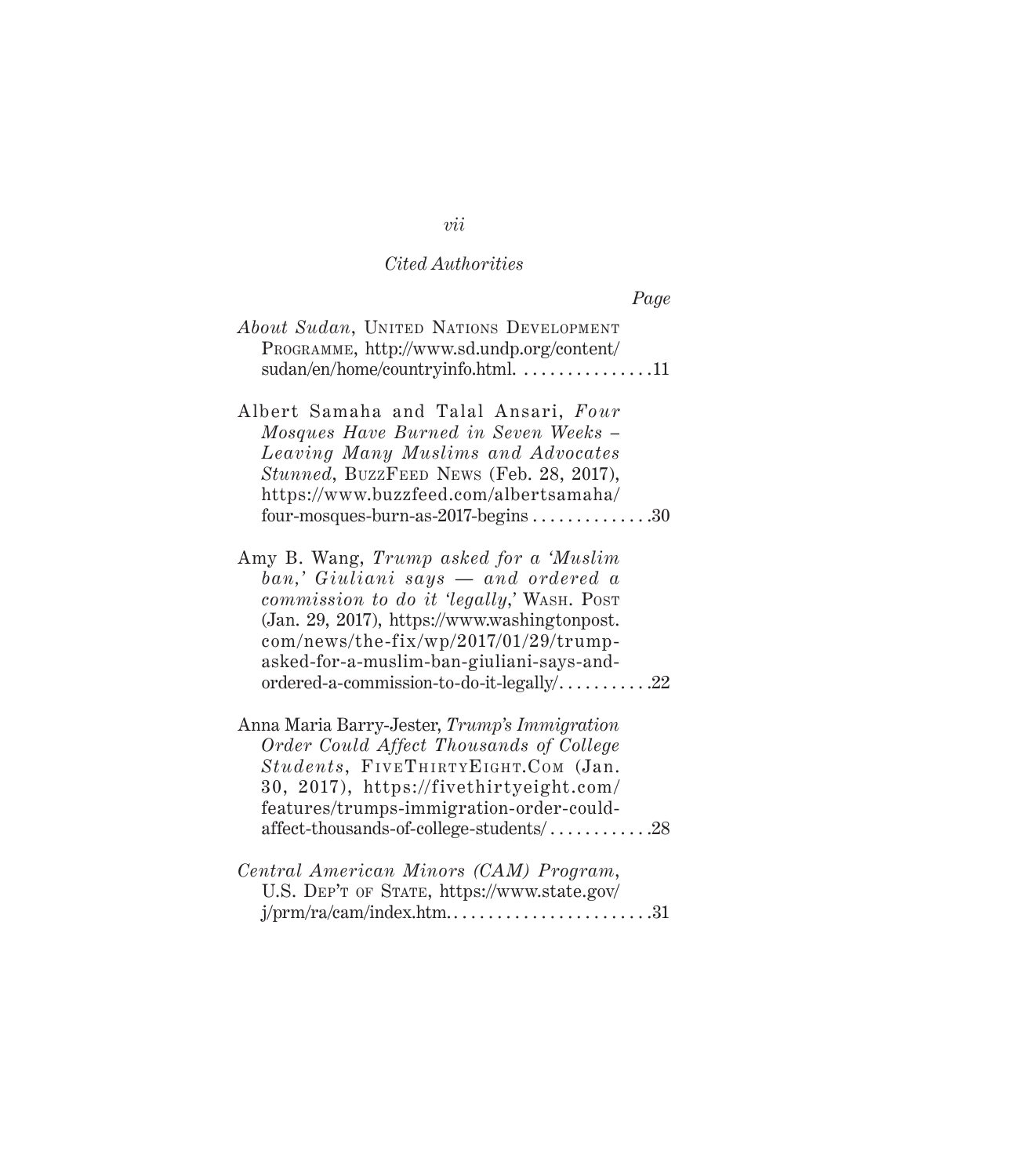| Country Comparison :: Population, U.S.<br>CIA WORLD FACTBOOK, https://www.<br>cia.gov/library/publications/the-world-<br>$factor/rankorder/2119 rank.html$ 11                                                                                                                                                       |  |
|---------------------------------------------------------------------------------------------------------------------------------------------------------------------------------------------------------------------------------------------------------------------------------------------------------------------|--|
| David Neiwert, Is Kansas' 'Climate of<br>Racial Intolerance' Fueled by Anti-<br>Muslim Political Rhetoric?, SOUTHERN<br>POVERTY L. CTR. (Mar. 2, 2017), https://<br>www.splcenter.org/hatewatch/2017/03/02/<br>kansas'-'climate-racial-intolerance'-<br>fueled-anti-muslim-political-rhetoric30                     |  |
| From George Washington to the Hebrew<br>Congregation in Newport, Rhode Island,<br>18 August 1790, NAT'L ARCHIVES, https://<br>founders.archives.gov/documents/Washington/                                                                                                                                           |  |
| HUMAN RIGHTS FIRST, U.S. LEADERSHIP FORSAKEN:<br>SIX MONTHS OF THE TRUMP REFUGEE BANS<br>2 (2017), http://www.humanrightsfirst.<br>org/resource/us-leadership-forsaken-<br>$six$ -months-trump-refugee-bans 31                                                                                                      |  |
| Jessica Estepa, 'Preventing Muslim<br><i>immigration</i> ' statement disappears from<br>Trump's campaign site, USA TODAY (May<br>8, 2017), https://www.usatoday.com/story/<br>news/politics/onpolitics/2017/05/08/preventing-<br>muslim-immigration-statement-disappears-<br>donald-trump-campaign-site/10143678022 |  |

# *viii*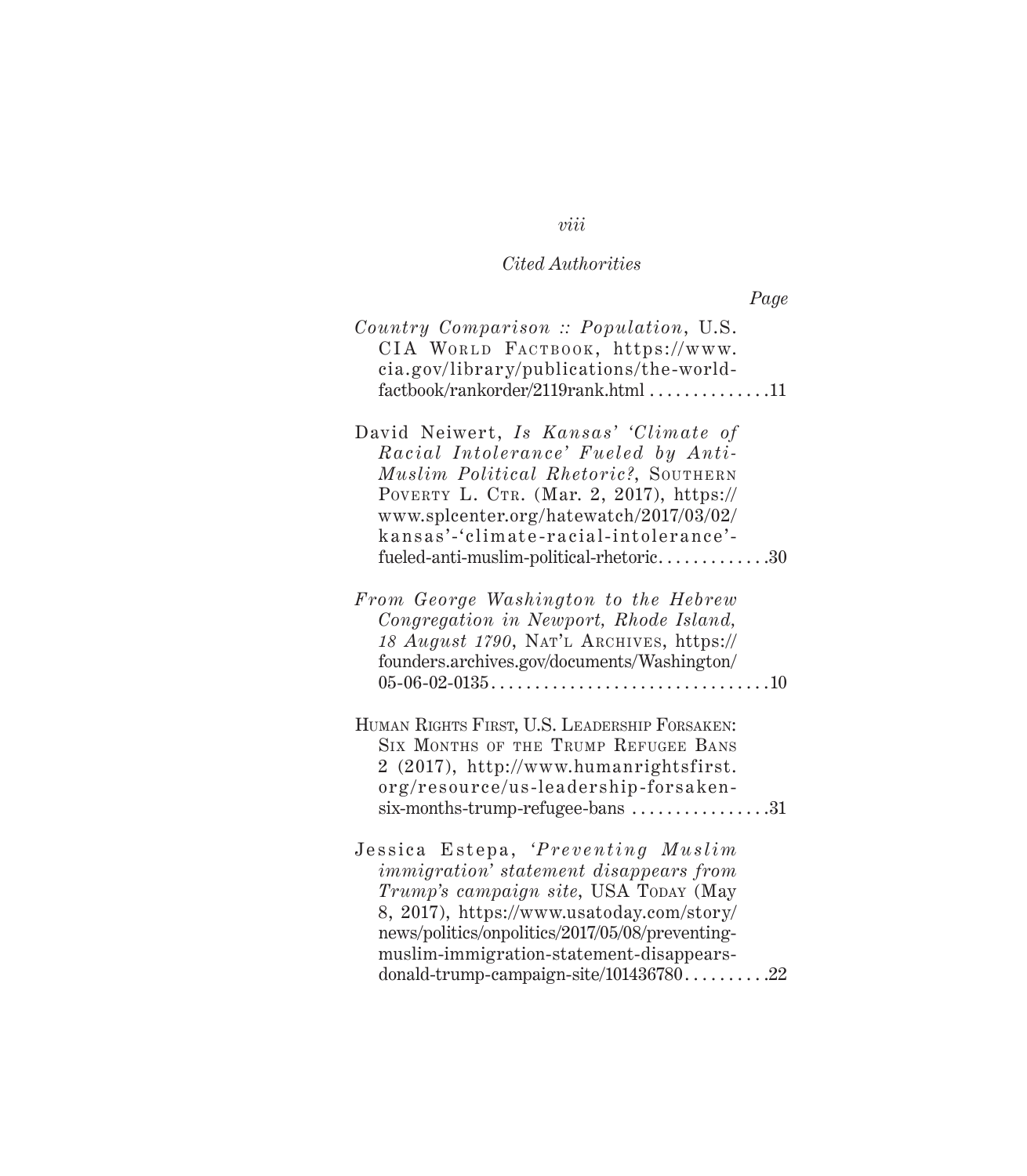| Katie Reilly, Read President Trump's Response<br>to the Travel Ban Ruling: It 'Makes Us<br>Look Weak,' TIME MAG. (March 16, 2017),<br>http://time.com/4703622/president-trump-<br>speech-transcript-travel-ban-ruling $\ldots \ldots \ldots \ldots 25$                                                                                 |  |
|----------------------------------------------------------------------------------------------------------------------------------------------------------------------------------------------------------------------------------------------------------------------------------------------------------------------------------------|--|
| Matt Zapotosky, Hate crimes against Muslims<br>hit highest mark since 2001, WASH. POST<br>(Nov. 14, 2016), https://www.washingtonpost.<br>com/world/national-security/hate-crimes-<br>against-muslims-hit-highest-mark-<br>since-2001/2016/11/14/7d8218e2-aa95-                                                                        |  |
| 11e6-977a-1030f822fc35_story.html30<br>Miller: New order will be responsive to the judicial<br>ruling; Rep. Ron DeSantis: Congress has gotten<br>off to a slow start, Fox News (Feb. 21, 2017),<br>http://www.foxnews.com/transcript/2017/02/21/<br>miller-new-order-will-be-responsive-<br>to-judicial-ruling-rep-ron-desantis.html22 |  |
| Nina Lakhani, Thousands of young Central<br>Americans at risk as refugee ban halts<br>key program, THE GUARDIAN (Feb. 2,<br>2017), https://www.theguardian.com/us-<br>news/2017/feb/02/central-america-young-<br>refugees-cam-trump-travel-ban $\dots\dots\dots\dots\dots31$                                                           |  |
| Refugee Admissions, U.S. DEP'T OF STATE,<br>https://www.state.gov/j/prm/ra 26                                                                                                                                                                                                                                                          |  |

*ix*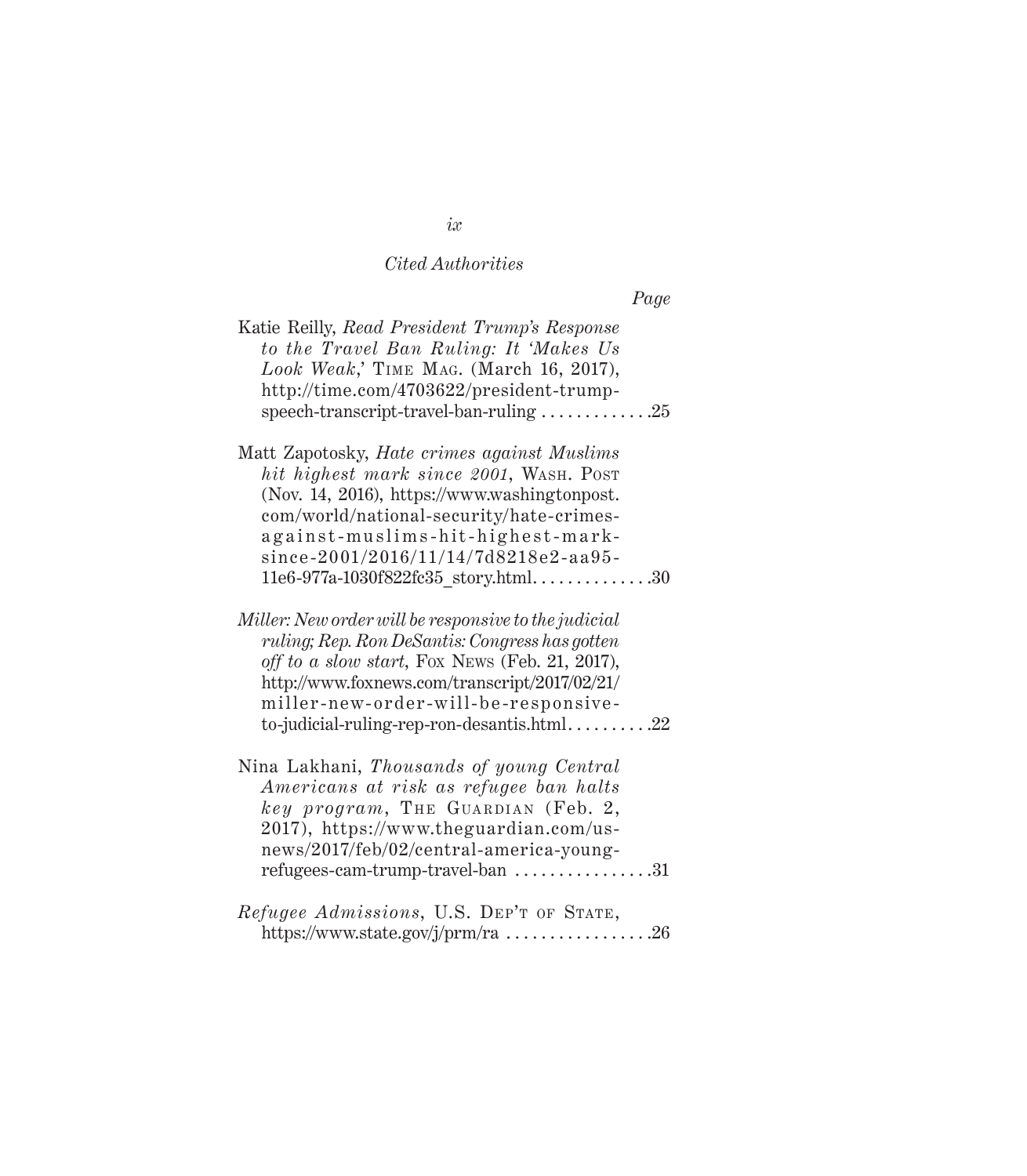| Page                                                                                                                                                                                                                      |  |
|---------------------------------------------------------------------------------------------------------------------------------------------------------------------------------------------------------------------------|--|
| Stephanie Castillo, Justice Department Says<br>President Trump Will Pursue a New Travel<br>Ban, FORTUNE (Feb. 16, 2017), http://fortune.<br>$com/2017/02/16/trump-new-travel-ban$ 25                                      |  |
| Study in the U.S.A., U.S. VIRTUAL EMBASSY<br>IRAN, https://ir.usembassy.gov/education-<br>culture/study-usa/ $\ldots \ldots \ldots \ldots \ldots \ldots \ldots \ldots \ldots$ 28                                          |  |
| Table: Muslim Population by Country,<br>PEW RESEARCH CTR. (Jan. 27, 2011),<br>http://www.pewforum.org/2011/01/27/<br>$table-muslim-population-by-counttry/$ 11                                                            |  |
| THE IMMIGRANT DOCTORS PROJECT, https://<br>$immigrant doctors.org \ldots \ldots \ldots \ldots \ldots \ldots \ldots \ldots \ldots 29$                                                                                      |  |
| UNHCR underscores humanitarian imperative<br>for refugees as new U.S. rules announced,<br>UNHCR (Mar. 6, 2017), http://www.unhcr.<br>org/en-us/news/press/2017/3/58bdd37e4/<br>unhcr-underscores-humanitarian-imperative- |  |

refugees-new-rules-announced.html...............30

*x*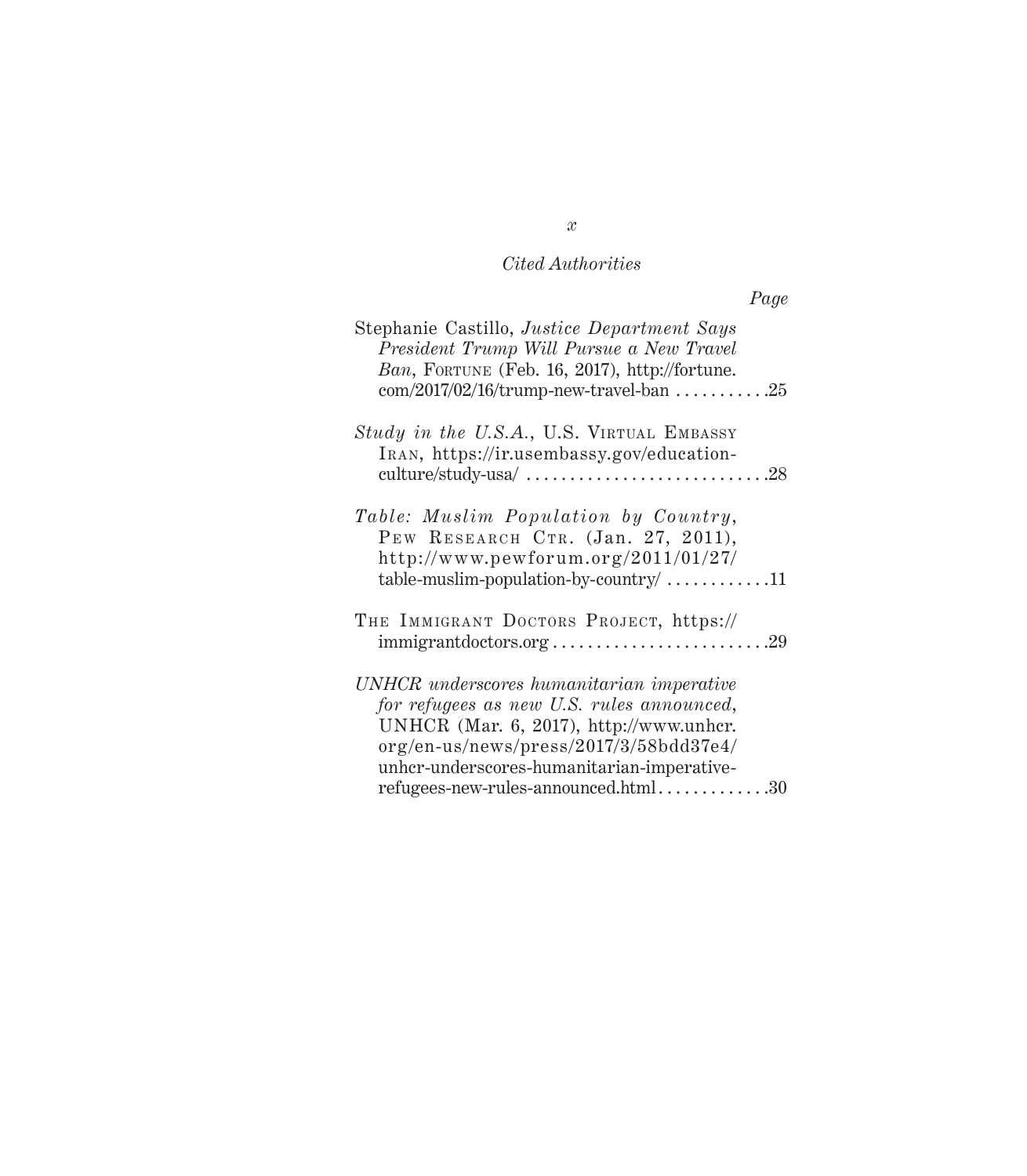#### **INTERESTS OF** *AMICI CURIAE***<sup>1</sup>**

<span id="page-11-0"></span>*Amici* are the following organizations:

1. Kids in Need of Defense ("KIND") is a national non-profit organization that works to ensure that no child faces immigration court alone. KIND provides direct representation, as well as working in partnership with law firms, corporate legal departments, law schools, and bar associations that provide *pro bono* representation, to unaccompanied children in their removal proceedings. KIND advocates for changes in law, policy, and practices to improve the protection of unaccompanied children in the United States. KIND staff and KIND *pro bono* attorneys seek to ensure that every child in removal proceedings receives the full measure of due process protections that the law affords.

2. Public Counsel is the nation's largest *pro bono* law firm based in Los Angeles, California. Founded in 1970, Public Counsel's primary goals are to: (1) protect the legal rights of disadvantaged children; (2) represent immigrant victims of torture, persecution, domestic violence, trafficking, and other crimes; and (3) foster economic

<sup>1.</sup> Pursuant to Rule 37.3(a), *amici* certify that Petitioners have filed a blanket consent with the Clerk, and Respondents have consented to the filing of this brief. Copies of the consents have been filed with the Clerk. Pursuant to Rule 37.6, *amici* certify that no counsel for a party authored this brief in whole or in part, and no such counsel or a party made a monetary contribution intended to fund the preparation or submission of the brief. No person other than *amici curiae*, their members, or their counsel made a monetary contribution intended to fund the preparation or submission of the brief.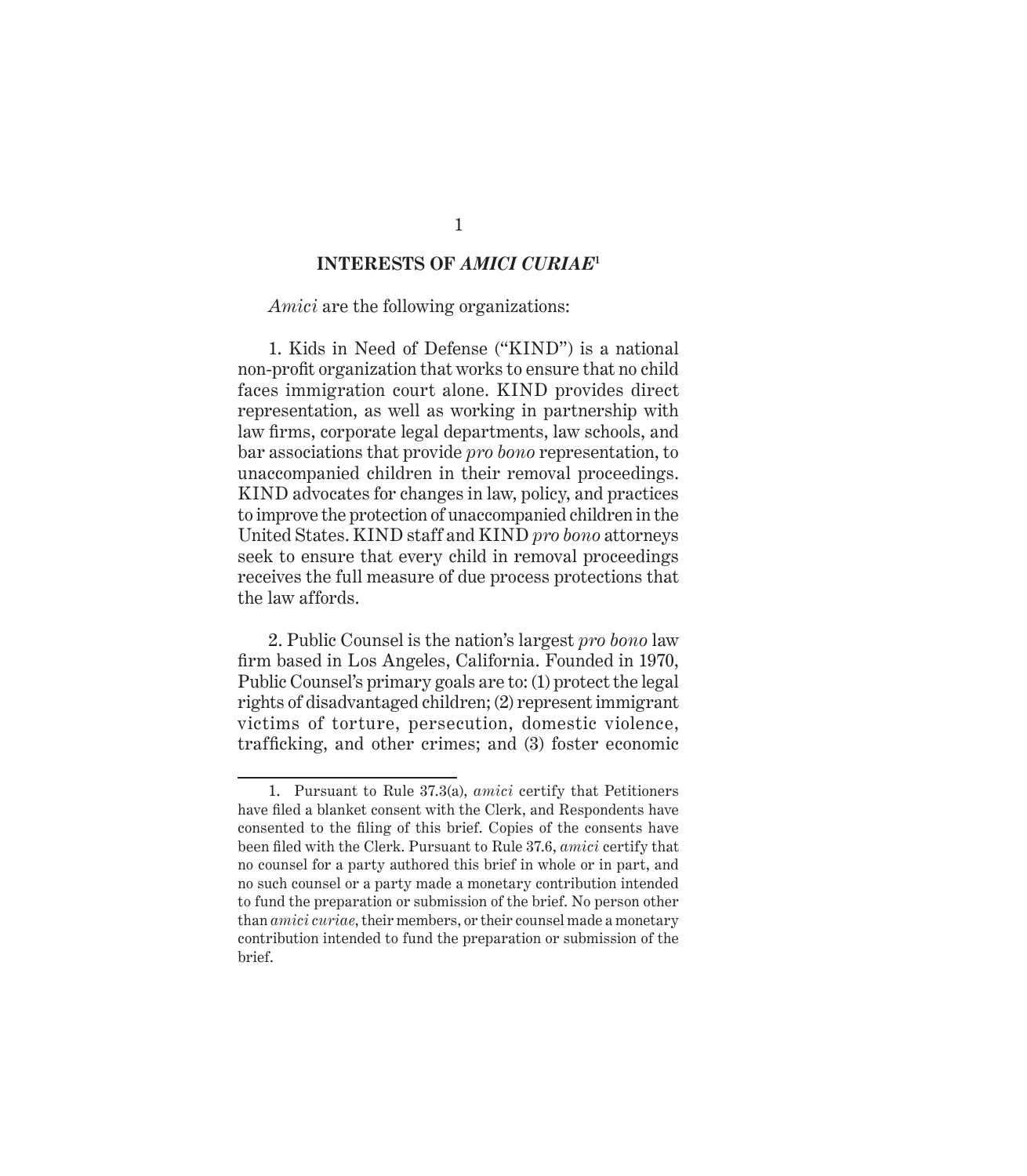justice by providing underserved communities with access to quality legal representation. In support of these goals, Public Counsel represents indigent immigrants from around the world in their claims before the United States Citizenship & Immigration Services, the Executive Office for Immigration Review, and the federal courts. Public Counsel attorneys provided free legal services to individuals detained at Los Angeles International Airport after the issuance of President Trump's Executive Orders, dated January 27, 2017 and March 6, 2017.

3. Immigration Justice Corps ("IJC") is the country's first immigration legal fellowship program. IJC seeks to expand access to counsel by increasing the quantity of immigration lawyers and the quality of the immigration bar. IJC currently has over 75 Justice and Community Fellows placed with more than 30 legal service providers in the greater New York area. IJC has two Fellows placed at the Arab American Association of New York. IJC's Fellows regularly represent clients from countries subject to the Executive Order, including clients from Yemen and Syria.

4. The Legal Aid Society ("the Society") is the oldest and largest program in the nation providing direct legal services to low-income families and individuals. Founded in 1876, The Society has a long-standing proven track record of providing targeted services to meet the essential legal needs for the most vulnerable New Yorkers in all five boroughs of the City. With its annual caseload of more than 300,000 legal matters, the Society brings a depth and breadth of perspective that is unmatched in the legal profession. In addition, the Society's law reform representation for clients benefits some 2 million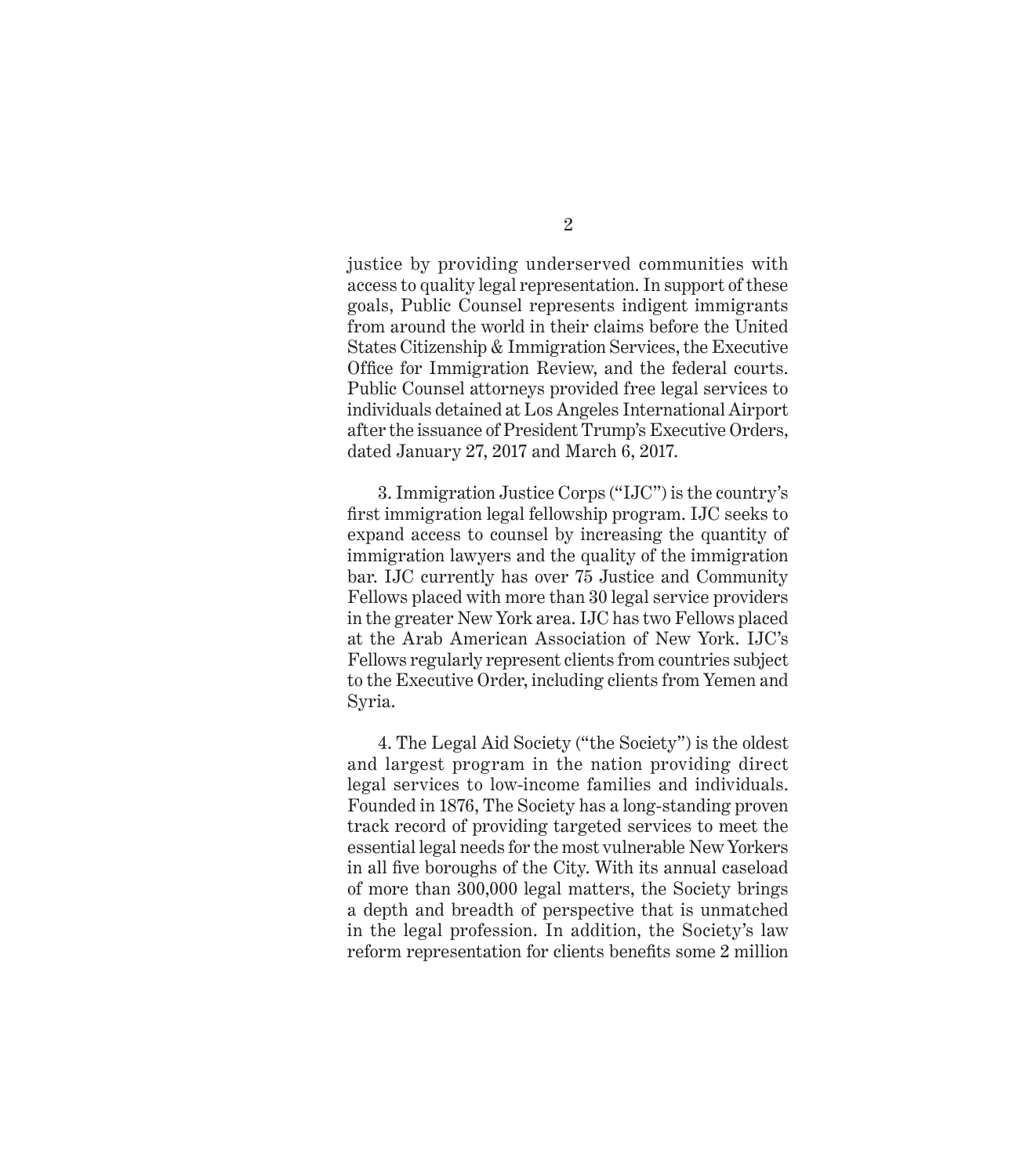low-income families and individuals in New York City and the landmark rulings in many of these cases have a Statewide and national impact. Its Immigration Law Unit has represented and filed habeas petitions in federal court on behalf of noncitizens affected by the Executive Order.

5. HIAS and Council Migration Services, Inc. of Philadelphia d/b/a HIAS Pennsylvania ("HIAS Pennsylvania") is a non-profit  $501(c)(3)$  organization that was founded in 1882 to assist Jewish immigrants fleeing persecution from Europe. Today it provides legal and supportive services to immigrants, refugees and asylum seekers from all backgrounds in order to assure their fair treatment and full integration into American society. HIAS Pennsylvania advocates for just and inclusive public policies and practices.

6. Americans for Immigrant Justice ("AI Justice"), formerly Florida Immigrant Advocacy Center, is a nonprofit law firm dedicated to promoting and protecting the basic rights of immigrants. Since its founding in 1996, AI Justice has served over 100,000 immigrants from all over the world. AI Justice's clients are unaccompanied immigrant children; survivors of domestic violence, sexual assault, and human trafficking; immigrants facing removal proceedings; as well as immigrants seeking assistance with work permits, legal permanent residence, asylum, and citizenship. Part of AI Justice's mission is to ensure that immigrants are treated justly, and to help bring about a society in which the contributions of immigrants are valued. In Florida and on a national level, AI Justice champions the rights of immigrants, serves as a watchdog on immigration detention policies, and speaks for immigrant groups who have compelling claims to justice.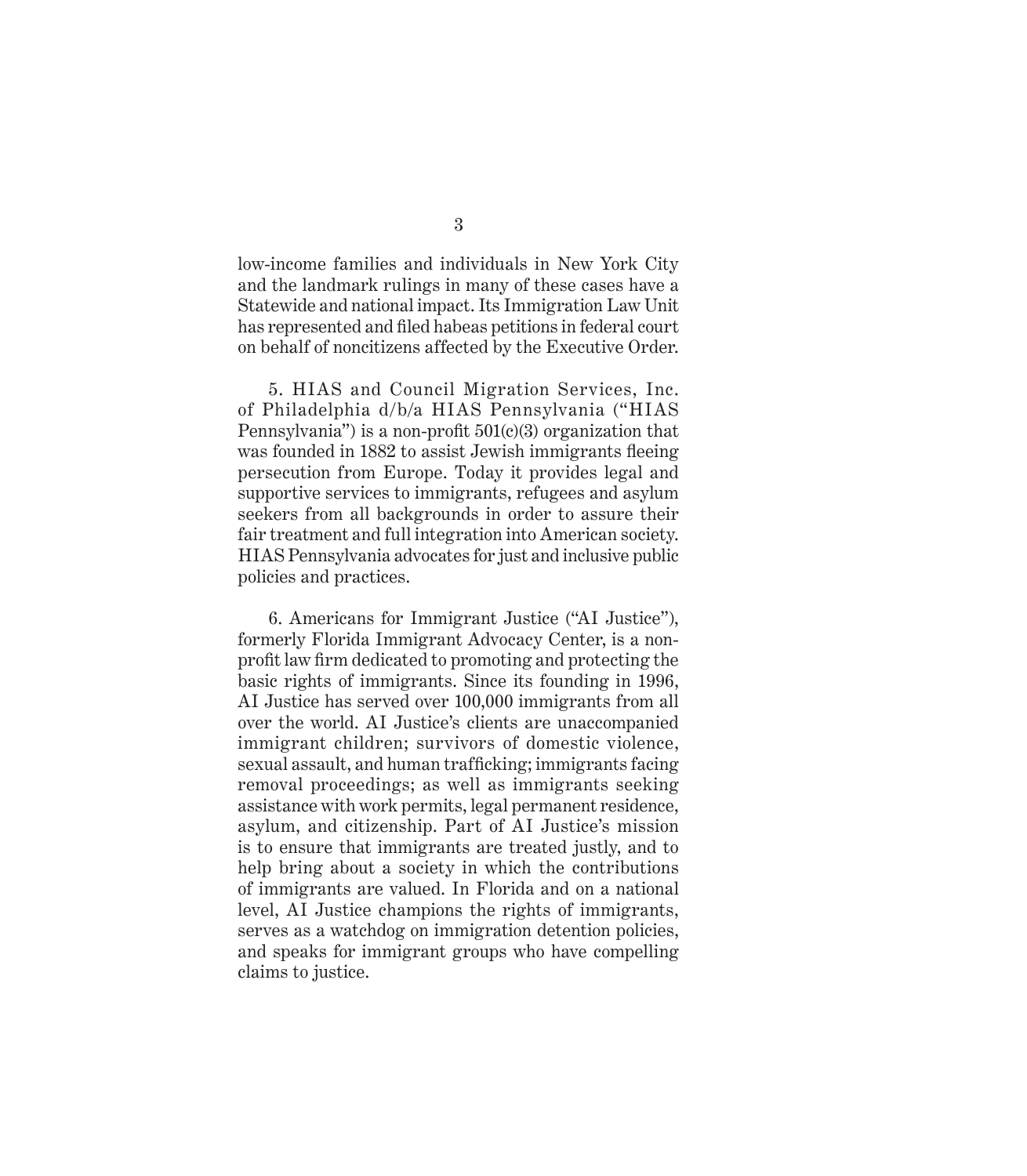4

7. The Door's Legal Services Center ("LSC") has provided legal representation and advice to at-risk youth, ages 12-24, for 25 years on matters including public assistance, housing, foster care, education, family law, and immigration. In particular, the LSC focuses on representing undocumented children and youth who have fled violence around the world to seek safety and opportunity in the United States. The LSC seeks to ensure that its clients remain safely in the United States, obtain lawful status, and make a successful transition to adulthood.

8. Central American Legal Assistance has been representing Central American and other asylum seekers since 1985 and has a current caseload of over 2,000.

9. The U.C. Davis School of Law Immigration Law Clinic ("the Clinic") is an academic institution dedicated to defending the rights of detained noncitizens in the United States. The Clinic provides direct representation to detained immigrants who are placed in removal proceedings. In addition, the Clinic screens unrepresented individuals in order to facilitate placement with *pro bono* attorneys and presents legal orientation programs for detained individuals in removal proceedings who are unable to obtain direct representation.

10. Sanctuary for Families ("Sanctuary") is New York State's largest dedicated service provider and advocate for survivors of domestic violence, human trafficking, and related forms of gender violence. Each year Sanctuary provides legal, clinical, shelter, and economic empowerment services to approximately 15,000 survivors and their children. Sanctuary's legal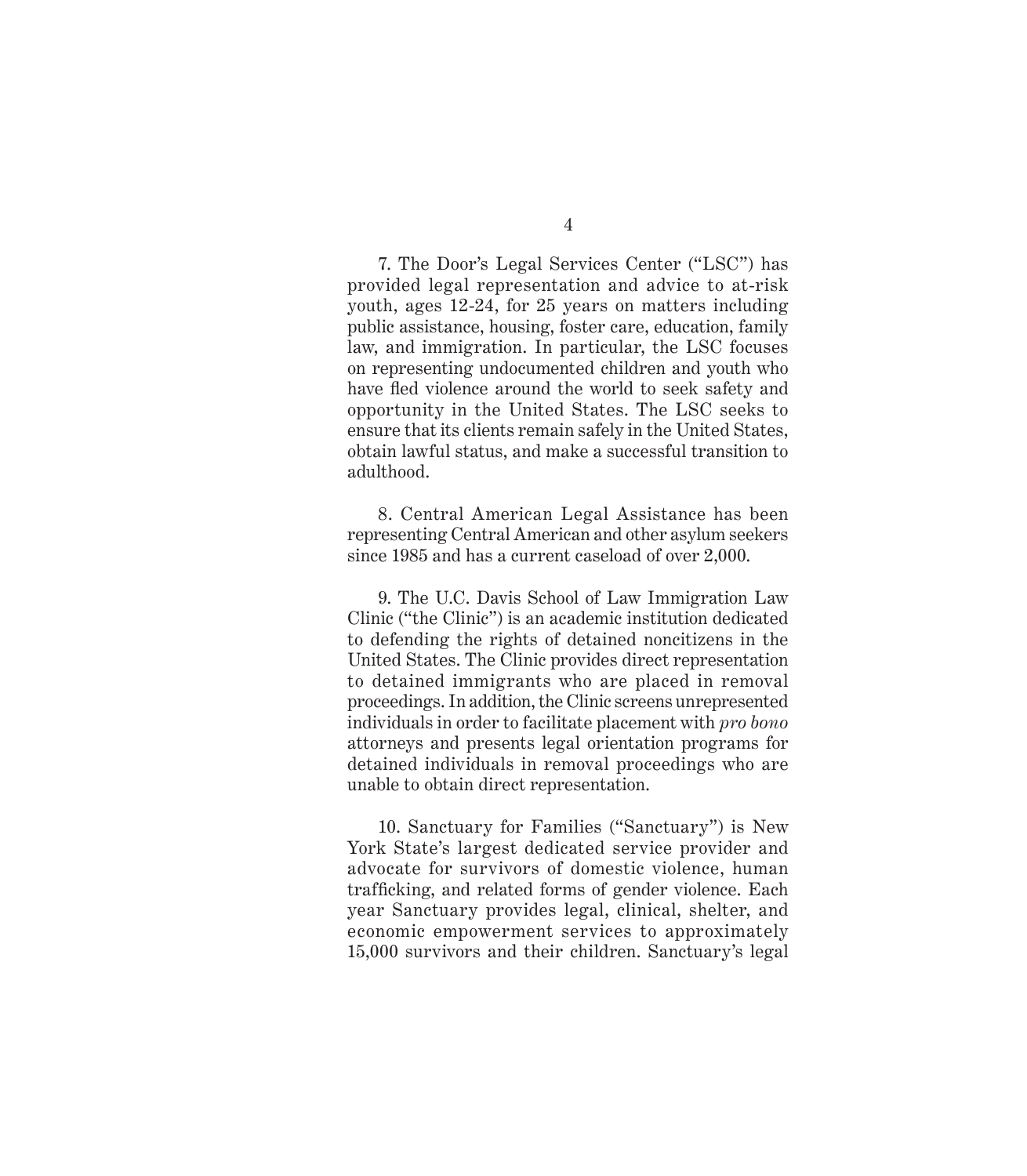arm, The Center for Battered Women's Legal Services ("The Center"), specializes in providing legal assistance and direct representation to indigent victims, mostly in family law and humanitarian immigration matters such as asylum, Violence Against Women Act Self-Petitions, and petitions for U and T nonimmigrant status. Legal services at The Center are carried out by Center staff through direct representation, in collaboration with volunteers from the private bar, law schools, and New York City's public interest community. In addition, The Center provides training on domestic violence and trafficking to community advocates, *pro bono* attorneys, law students, service providers, and the judiciary, and, in collaboration with a diverse range of local, national, international, private, and community organizations, plays a leading role in advocating for legislative and public policy changes that further the rights and protections afforded battered women and their children.

11. The Michigan Immigrant Rights Center ("MIRC") is a statewide legal resource center for Michigan's immigrant communities, including Michigan's large and diverse Arab American community. MIRC takes calls daily from immigrant and refugee community members seeking clarity about the law and assistance with travel and family reunification.

12. Washtenaw Interfaith Coalition for Immigrant Rights ("WICIR") was called into action nine and a half years ago to address the urgent needs of people victimized by punitive immigration enforcement tactics—people who make up a vital part of the fabric of our communities. WICIR believes in the right of all people to live in a safe and just society without fear of family separation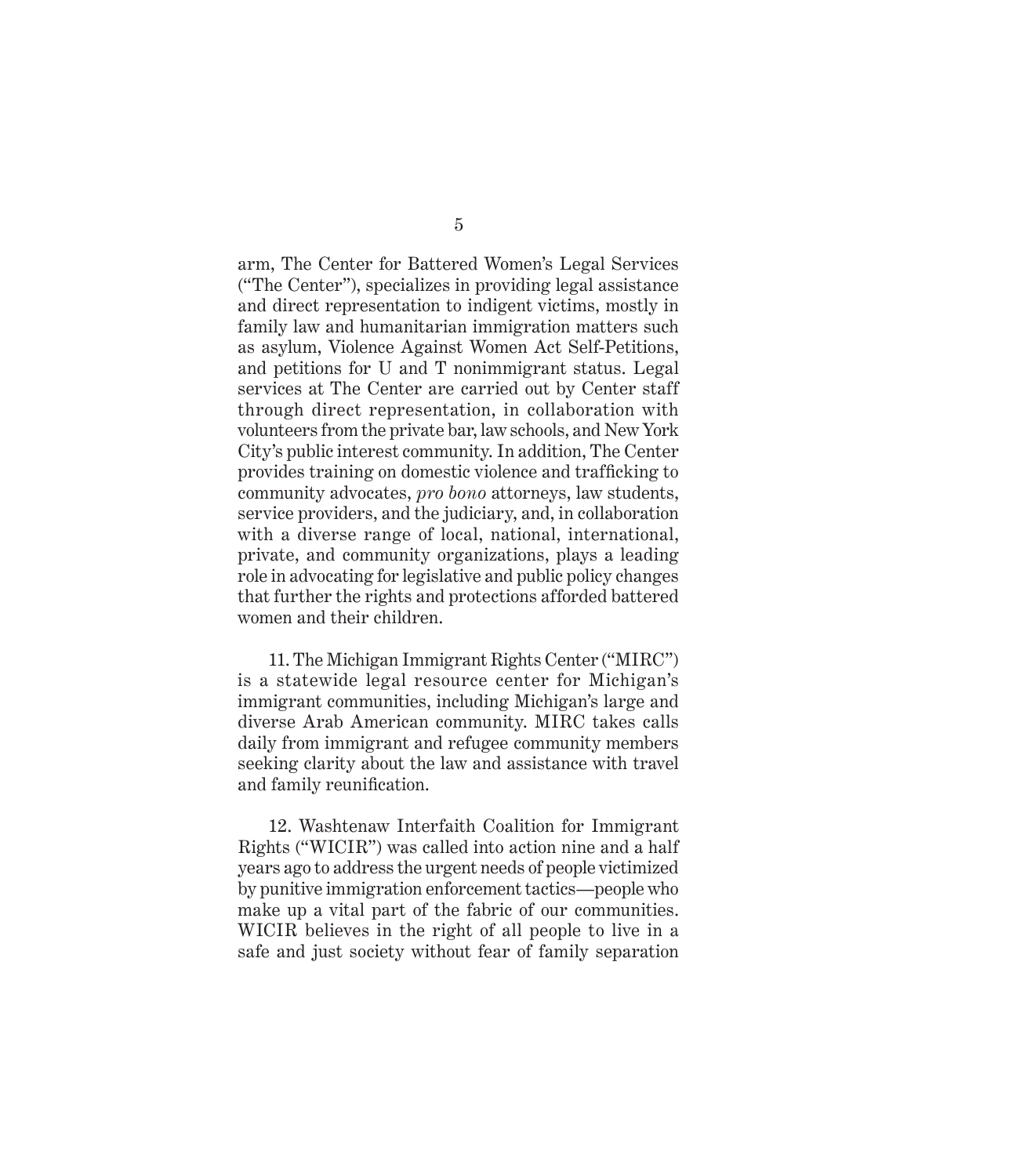or removal from this country, which may be the only country they have known. WICIR provides advocacy, resources (financial and material), and legal referrals to unauthorized people; education to both the affected population and to the ally community; and support for the children and youth affected by the loss through removal of a parent or significant family member.

13. Safe Passage Project ("Safe Passage") is a small, highly-focused, nonprofit immigration legal services organization. Safe Passage provides free lawyers to refugee children living in the New York area who face deportation back to life-threatening situations, despite their strong legal claim to stay in the United States. Safe Passage was founded in 2006 at New York Law School and in 2013 fully incorporated as an independent nonprofit.

14. Catholic Migration Services ("CMS") is a nonprofit legal services provider whose mission is to serve and empower low-income immigrants in Brooklyn and Queens, regardless of religion, ethnicity, or national origin. Since 1971, CMS has defended immigrants facing deportation and has assisted hundreds of immigrants seeking to apply for asylum and other forms of relief. CMS has also helped thousands of immigrants file applications on behalf of their family members. In 2006, CMS began providing housing, legal, and advocacy services to low-income immigrant tenants. In 2009, CMS created a workers' rights program to help immigrant workers recover unpaid wages, report unsafe and life-threatening working conditions, and fight discrimination in employment. CMS is committed to protecting the human and civil rights of all immigrants.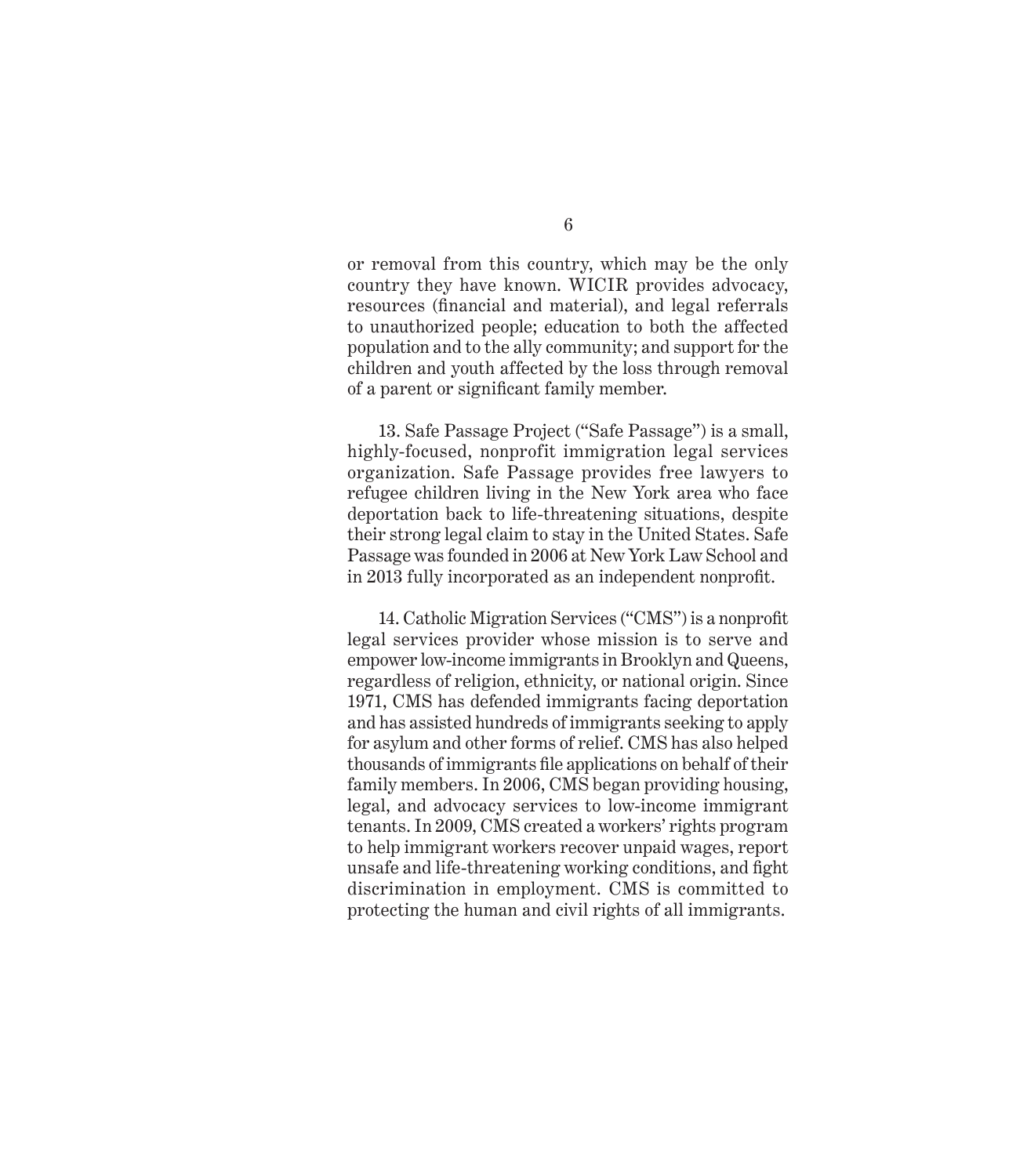15. The Asian Law Alliance ("ALA"), founded in 1977, is a non-profit public interest legal organization with the mission of providing equal access to the justice system to the Asian and Pacific Islander communities in Santa Clara County, California. Through ALA's immigration program, it has assisted immigrants with immigration issues since 1980.

16. Community Legal Services in East Palo Alto ("CLSEPA") provides legal assistance to low-income individuals and families in East Palo Alto, California and the surrounding community. CLSEPA's practice areas include immigration, housing, and economic advancement. CLSEPA's mission is to provide transformative legal services, policy advocacy, and impact litigation that enable diverse communities in East Palo Alto and beyond to achieve a secure and thriving future. CLSEPA provides legal assistance and advice to over 6,000 community members per year, and has assisted hundreds of people seeking asylum.

17. New York Legal Assistance Group ("NYLAG") is a not-for-profit law office that provides free civil legal services to poor and near poor New Yorkers in the areas of immigration, government benefits, family law, disability rights, housing law, special education, and consumer debt, among others. NYLAG is one of the largest immigrant services providers in New York City. Its Immigrant Protection Unit provides low-income immigrants with comprehensive legal services, including assistance with adjustment of status, family-based immigrant petitions, humanitarian parole, immigrant community education, and many others. NYLAG represents immigrants and refugees regardless of their beliefs or nationality,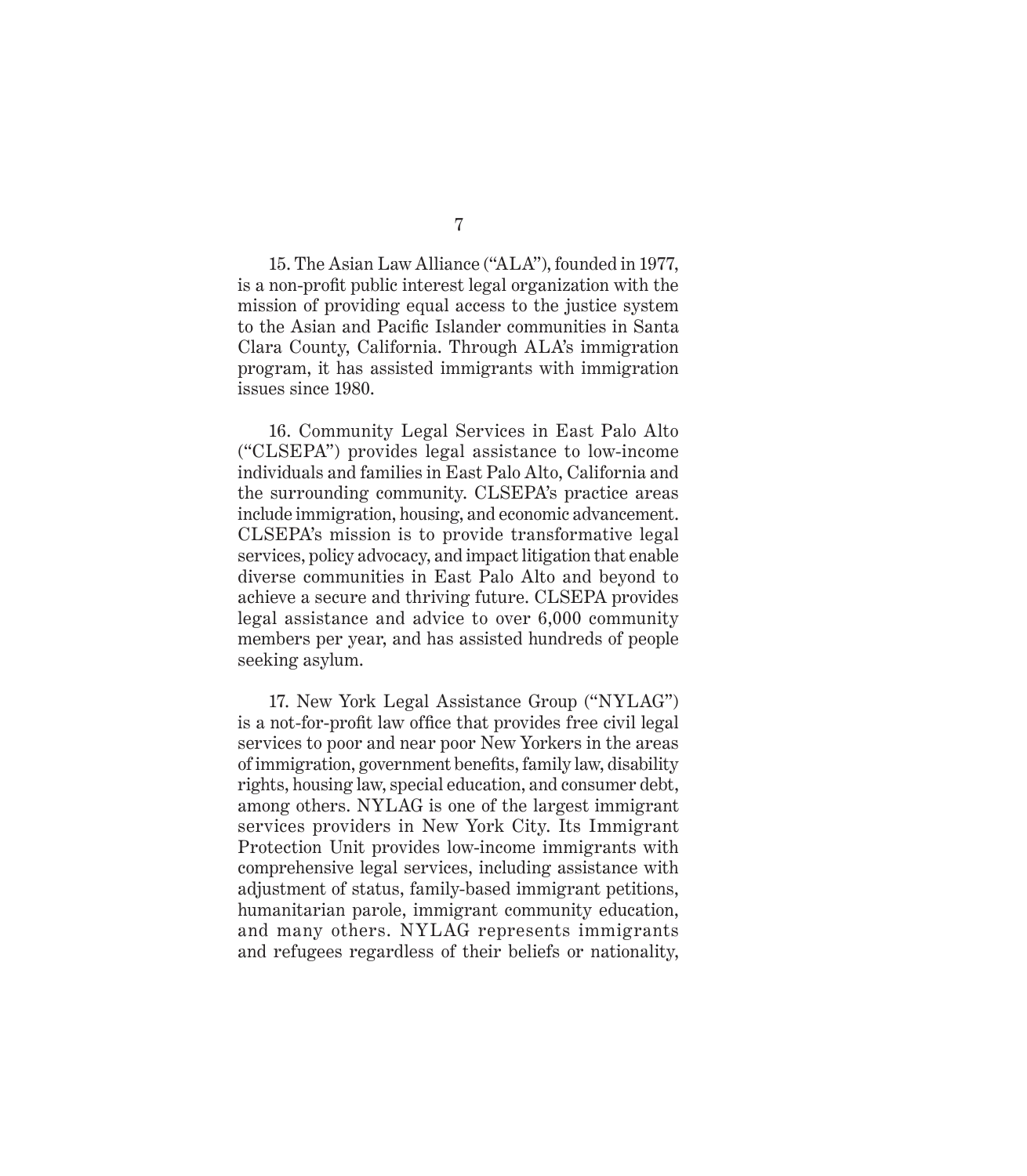including immigrants and refugees from, or with family in, the six countries subject to the Executive Order. NYLAG's clients have experienced acute hardship because of the Executive Order, including harm to their and their families' well-being.

18. The Public Law Center ("PLC") is a non-profit legal services organization located in Santa Ana, California serving low-income residents of Orange County, California. Founded in 1981, PLC's 35 staff members work with over 1,400 Orange County lawyers, paralegals, law students, and other volunteers annually to provide free civil legal services. Since 2003, PLC has operated an immigration program which has served thousands of low-income clients with immigration legal problems.

19. The City Bar Justice Center is the non-profit, legal services arm of the New York City Bar Association. Its mission is to leverage the resources of the New York City legal community to increase access to justice. Each year, the City Bar Justice Center assists more than 20,000 lowincome and vulnerable New Yorkers to access critically needed legal services and matches over 1,200 cases with *pro bono* attorneys. Through direct representation and *pro bono* legal programs, the City Bar Justice Center's Immigrant Justice Project annually helps hundreds of immigrants who are at their most vulnerable: asylum seekers fleeing persecution, survivors of violent crimes and trafficking, and others seeking humanitarian protection. Operating within the New York City metropolitan area, which has long served as a gateway to America, the City Bar Justice Center is committed to helping immigrants and their families find safety and live in dignity in the United States.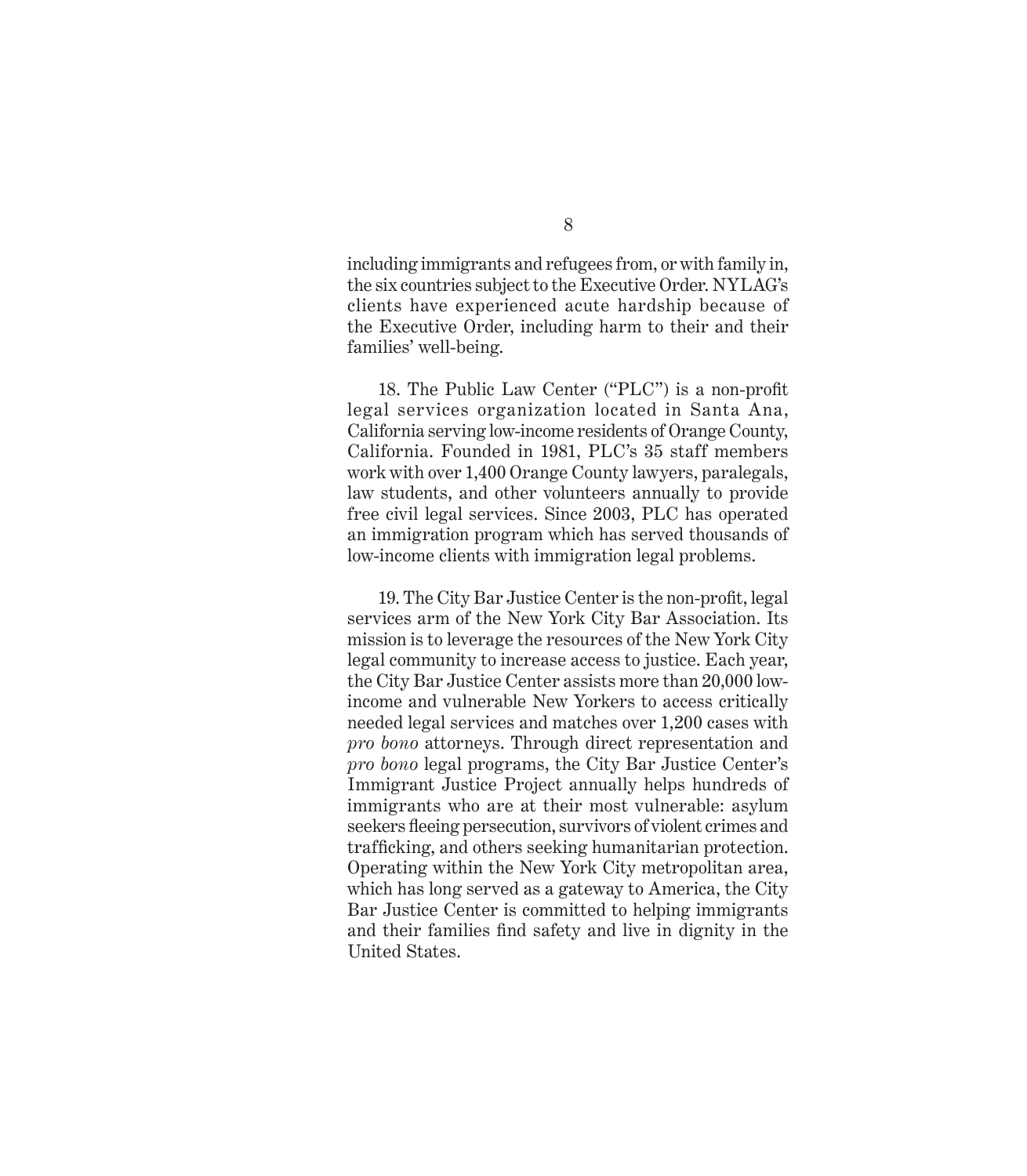20. The New York Immigration Coalition ("NYIC") represents nearly 200 organizational members and partners working on behalf of immigrants throughout New York State. The NYIC has taken a lead in coordinating legal services for immigrants, including running the legal efforts at JFK Airport during the travel ban and, more recently, organizing and running a collaborative of over 60 groups to provide legal rapid response to ICE enforcement, the end of the DACA program, and much more.

21. The Northwest Immigrant Rights Project ("NWIRP") is a Washington State nonprofit organization that promotes justice by defending and advancing the rights of immigrants through direct legal services, systemic advocacy, and community education. NWIRP strives for justice and equity for all persons, regardless of where they were born.

22. Dolores Street Community Services ("Dolores Street") nurtures individual wellness and cultivates collective power among low-income and immigrant communities. Dolores Street's Deportation Defense and Legal Advocacy Program provides *pro bono* legal services in San Francisco, California, specializing in complex removal defense cases. Dolores Street's clients include asylum seekers fleeing persecution and torture and individuals with impaired mental competency. Dolores Street's particularly vulnerable clients and their families depend on meaningful judicial review of unconstitutional executive action.

23. The Community Activism Law Alliance ("CALA") is a nonprofit organization that provides free legal assistance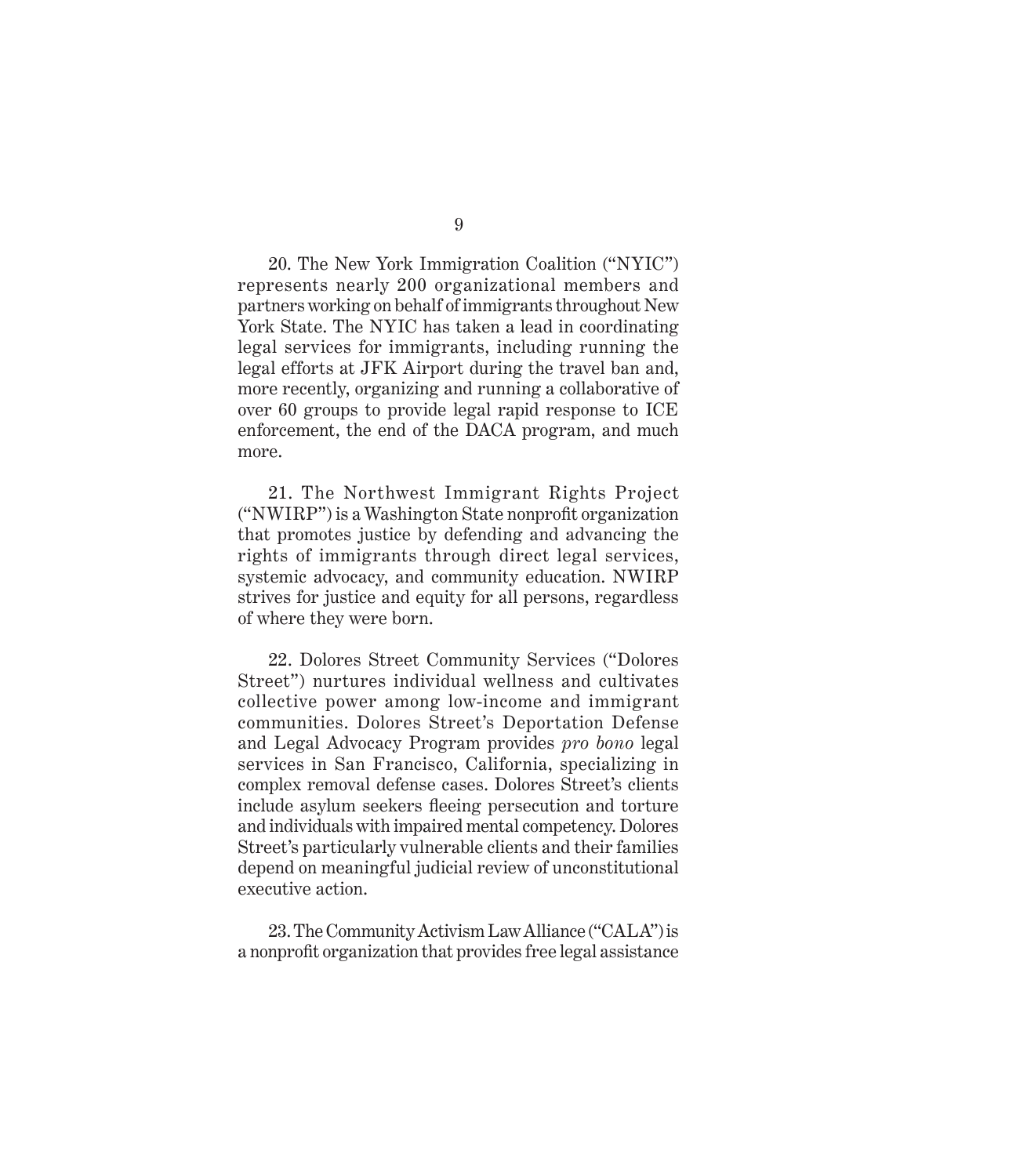<span id="page-20-0"></span>to low-income, underserved populations in Illinois. CALA partners with community activist organizations to create community-located, community-operated, and communitydirected law programs. CALA serves over 4,000 people each year, the majority of whom are immigrants and refugees. Additionally, CALA supports the work of many community partner organizations that assist and advocate on behalf of immigrants and refugees. CALA has experience with and knowledge of the actual and potential harm the Executive Order has had and would further have upon immigrants and their communities across the country.

#### **SUMMARY OF ARGUMENT**

As President George Washington wrote to a religious minority immigrant community, "the Government of the United States . . . gives to bigotry no sanction, to persecution no assistance."2 From as early as the arrival of the Pilgrims, the Quakers, the Baptists, and the Anabaptists, this land has been a haven for immigrants, regardless of their faith and country of birth. Freedom of religion and freedom from the establishment of religion are, of course, enshrined in our First Amendment.

The President's Executive Order, issued on March 6, 2017 and entitled "Protecting The Nation From Foreign Terrorist Entry Into The United States" (the "Executive Order"), hews away at these foundations of our nation, baselessly labeling more than one hundred and eighty

<sup>2.</sup> *From George Washington to the Hebrew Congregation in Newport, Rhode Island, 18 August 1790*, Nat'l Archives, <https://founders.archives.gov/documents/Washington/05-06-02-0135>.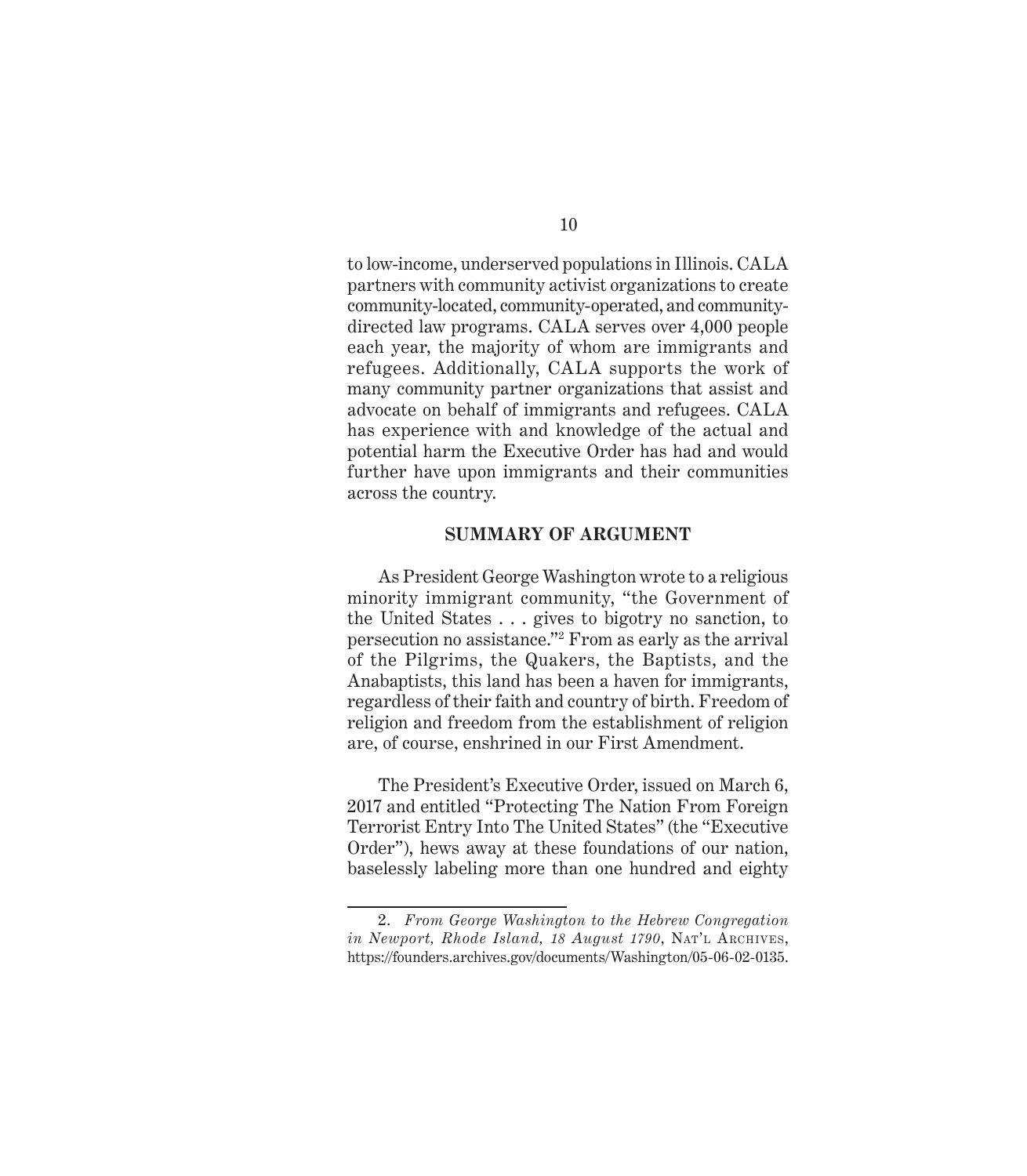million citizens of Iran, Libya, Somalia, Sudan, Syria, and Yemen as potential terrorist threats and banning them from traveling here as immigrants or non-immigrants.<sup>3</sup> That the targeted countries are all predominantly Muslim nations,4 and that the President repeatedly campaigned on a promise to ban the entry of Muslims, suggests that the Order was motivated by an unconstitutional disfavoring of Islam. This is not who we are as a country, and this is not allowed by our Constitution.

I. The Government is wrong when it argues that this Court is powerless to decide whether the Executive Order violates the Constitution or the INA because such claims are "not justiciable."5 The President's powers are derived from and circumscribed by the Constitution and delegated congressional authority. And, because we live in a nation "of laws, and not of men," *Marbury v. Madison*, 5 U.S. 137, 163 (1803), it is the responsibility of federal courts to determine when that authority has been exceeded. Judicial review of executive action is part of the "fundamental structure of our constitutional democracy," *Washington v. Trump*, 847 F.3d 1151, 1161 (9th Cir. 2017) (per curiam), *recons. en banc denied*, 853 F.3d 933 (9th Cir. 2017), *and*

5. Br. for Petitioners at 22-35.

<sup>3.</sup> See Country Comparison :: Population, U.S. CIA WORLD FACTBOOK, https://www.cia.gov/library/publications/the-worldfactbook/rankorder/2119rank.html (citing country populations).

<sup>4.</sup> The six targeted countries are all at least 90% Muslim, and some are 99% Muslim. *See Table: Muslim Population by Country*, Pew Research Ctr. (Jan. 27, 2011), http://www.pewforum. org/2011/01/27/table-muslim-population-by-country/; *About Sudan*, United Nations Development Programme, http://www.sd.undp.org/ content/sudan/en/home/countryinfo.html.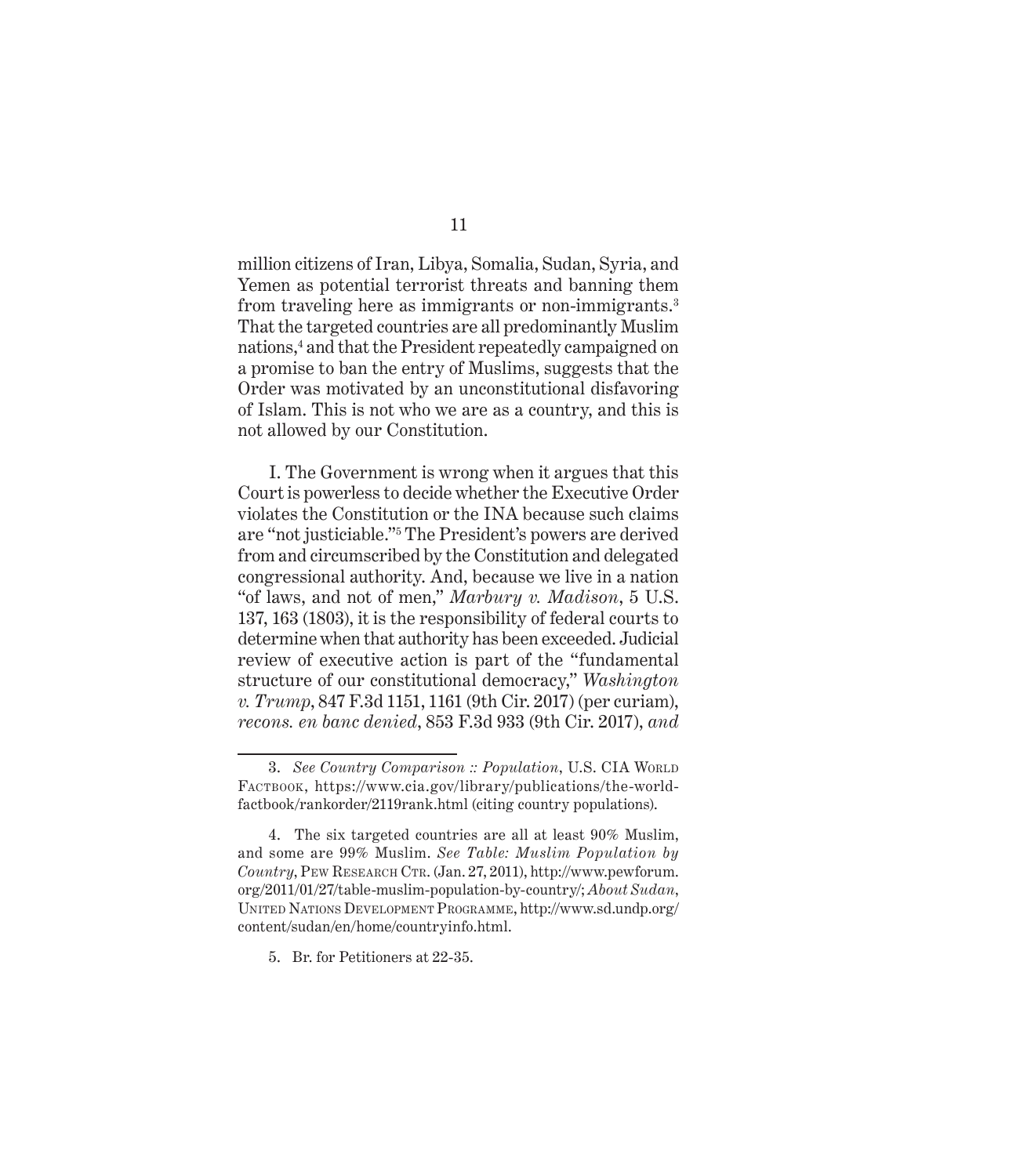*recons. en banc denied*, 858 F.3d 1168 (9th Cir. 2017), and now, more than ever, it is important to reaffirm this vital check and balance. The courts below had the authority and, in fact, the duty—to review the Executive Order for compliance with the Constitution and federal law, *and* in finding that Respondents had a strong likelihood of success on the merits of their claims, did not abuse their discretion in ordering preliminary injunctive relief.

II. The Executive Order violates the Establishment Clause because it was issued with the purpose of disfavoring Islam. This Court should so hold regardless of which standard of review applies. Contrary to the Government's argument, it does not require "judicial psychoanalysis" to determine that a presidential candidate who repeatedly vows to implement a "Muslim ban" if elected, and who within one week of inauguration orders that nationals of seven countries (now six) that are at least 90 percent Muslim be temporarily banned from entry to the United States, is motivated by an improper religious purpose. That most such statements were made by the President "before assuming office, while still a private citizen and political candidate,"6 is no reason for this Court to ignore them. Those statements form part of the record on which this Court must determine whether an improper religious purpose motivated the Executive Order. Words matter. When they are the words of a sitting President or a candidate for that highest office, they matter profoundly.

Further, this Court should be particularly vigilant in reviewing potential Establishment Clause violations that affect immigrants. As a country that welcomes refugees

<sup>6.</sup> Br. for Petitioners at 71.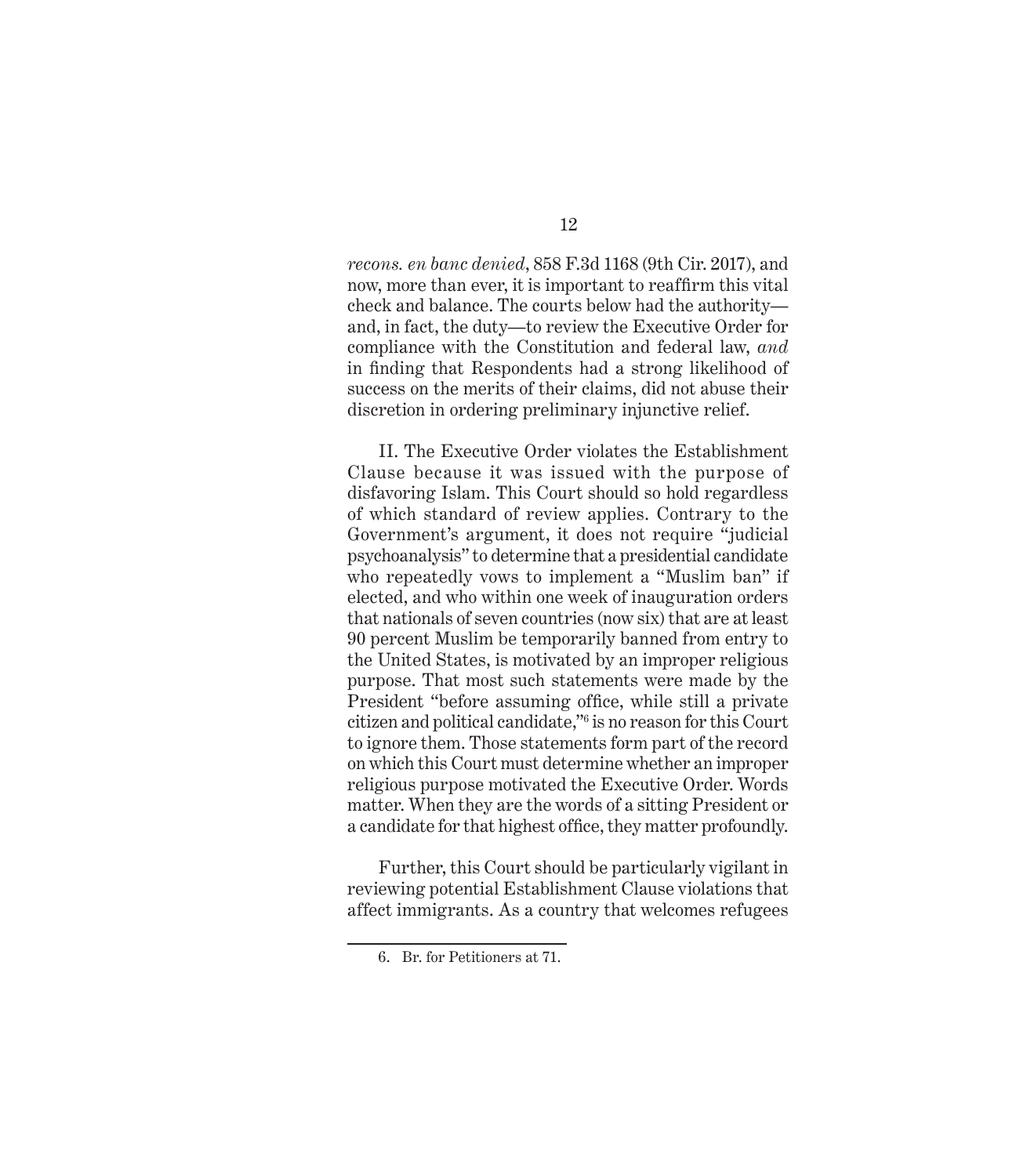and asylees escaping persecution, it would be the height of hypocrisy to permit a travel ban that bears the hallmarks of the discrimination from which many such immigrants seek to escape.

III. In entering injunctions preliminarily enjoining implementation and enforcement of the Executive Order, the lower courts correctly took into account the broader public harm that the Executive Order would otherwise cause. As organizations committed to serving and advocating on behalf of the nation's immigrant communities, *amici* are acutely aware of these potential harms. Every U.S. resident who has family members in one of the targeted countries would be deprived of visits from those family members, as well as the ability to sponsor family members for immigrant visas. Our nation's colleges and universities would be unable to admit students or recruit faculty from the targeted countries, hindering their ability to foster and maintain a rich, diverse, and inclusive educational environment. And employers in the public and private sectors would be unable to hire workers from the targeted countries, to the detriment of public institutions and businesses alike.

Aside from these concrete and tangible harms, the Executive Order works another less tangible but no less insidious harm: the marginalization of religious communities based on promulgation by executive action of the false notion that nationals of the six targeted countries are "the 'bad'"7 and must be excluded on a blanket basis

<sup>7.</sup> Donald J. Trump (@realDonaldTrump), Twitter (Jan. 30, 2017, 5:31 AM), [https://twitter.com/realDonaldTrump/](https://twitter.com/realDonaldTrump/status/826060143825666051) [status/826060143825666051](https://twitter.com/realDonaldTrump/status/826060143825666051).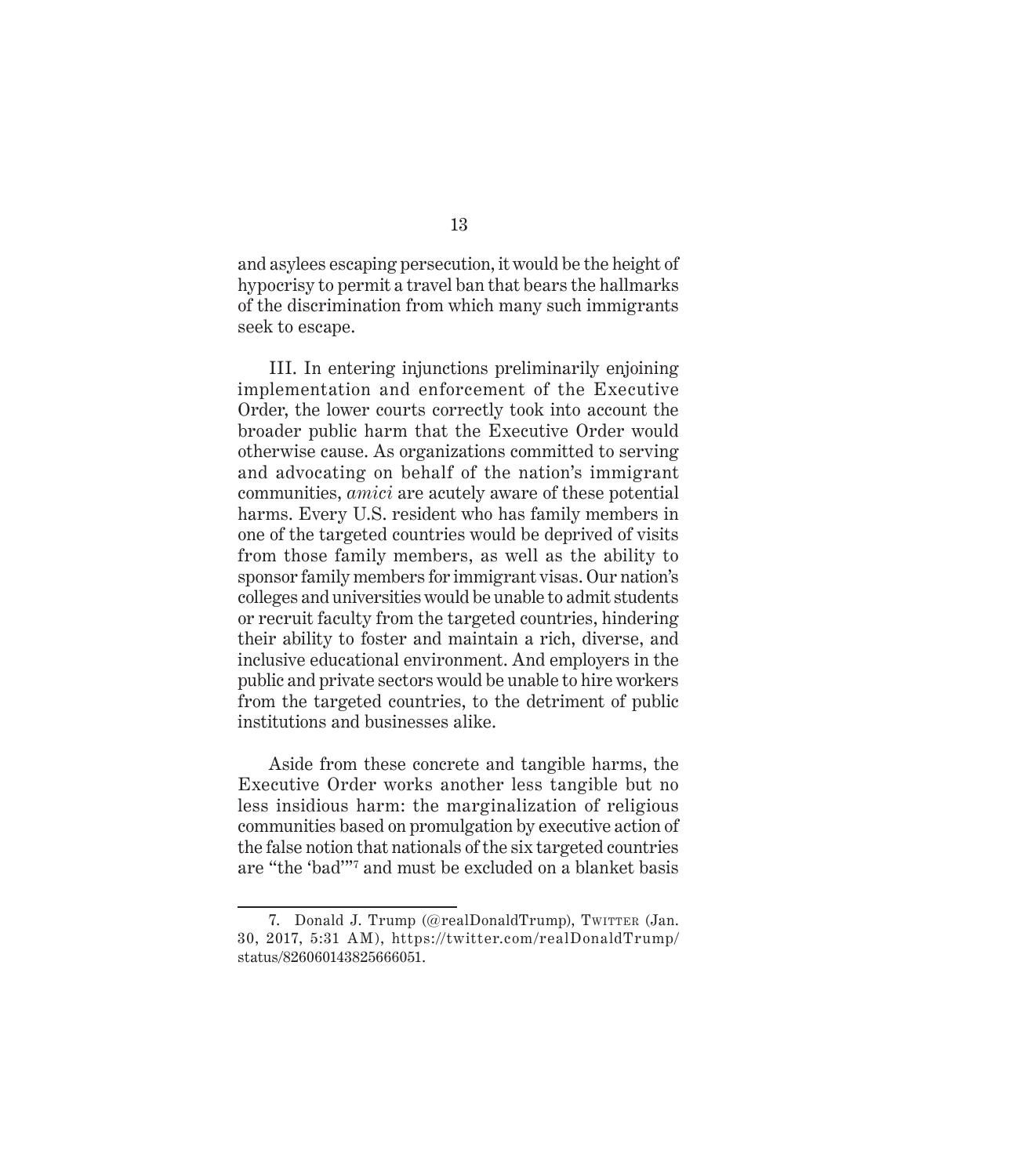<span id="page-24-0"></span>in the purported interests of national security. This is no mere "message"8—it is an egregious falsehood with the veneer of presidential approval. These harms are real and cannot be undone, as the lower courts recognized in granting preliminary injunctive relief.

*Amici* accordingly urge this Court to affirm.

#### **ARGUMENT**

#### **I. THE COURTS SERVE A CRITICAL ROLE IN REVIEWING EXECUTIVE ACTIONS ON IMMIGRATION**

More than two centuries of precedent instructs that we have a government "of laws, and not of men." *Marbury*, 5 U.S. at 163. The President's powers are derived from and circumscribed by the Constitution and federal law. The President may not "switch the Constitution on or off at will." *Boumediene v. Bush*, 553 U.S. 723, 765 (2008). To constrain unlawful excesses of the executive branch, our democratic system obligates the judiciary to review and check executive actions alleged to be unconstitutional or to exceed delegated congressional authority. *See Marbury*, 5 U.S*.* at 177 ("It is emphatically the province *and duty* of the judicial department to say what the law is." (emphasis added)). Contrary to the Government's argument, that judicial duty does not dissipate simply because the challenged actions relate to immigration or national security, or even where the legislative branch has delegated significant discretion to

<sup>8.</sup> Br. for Petitioners at 79.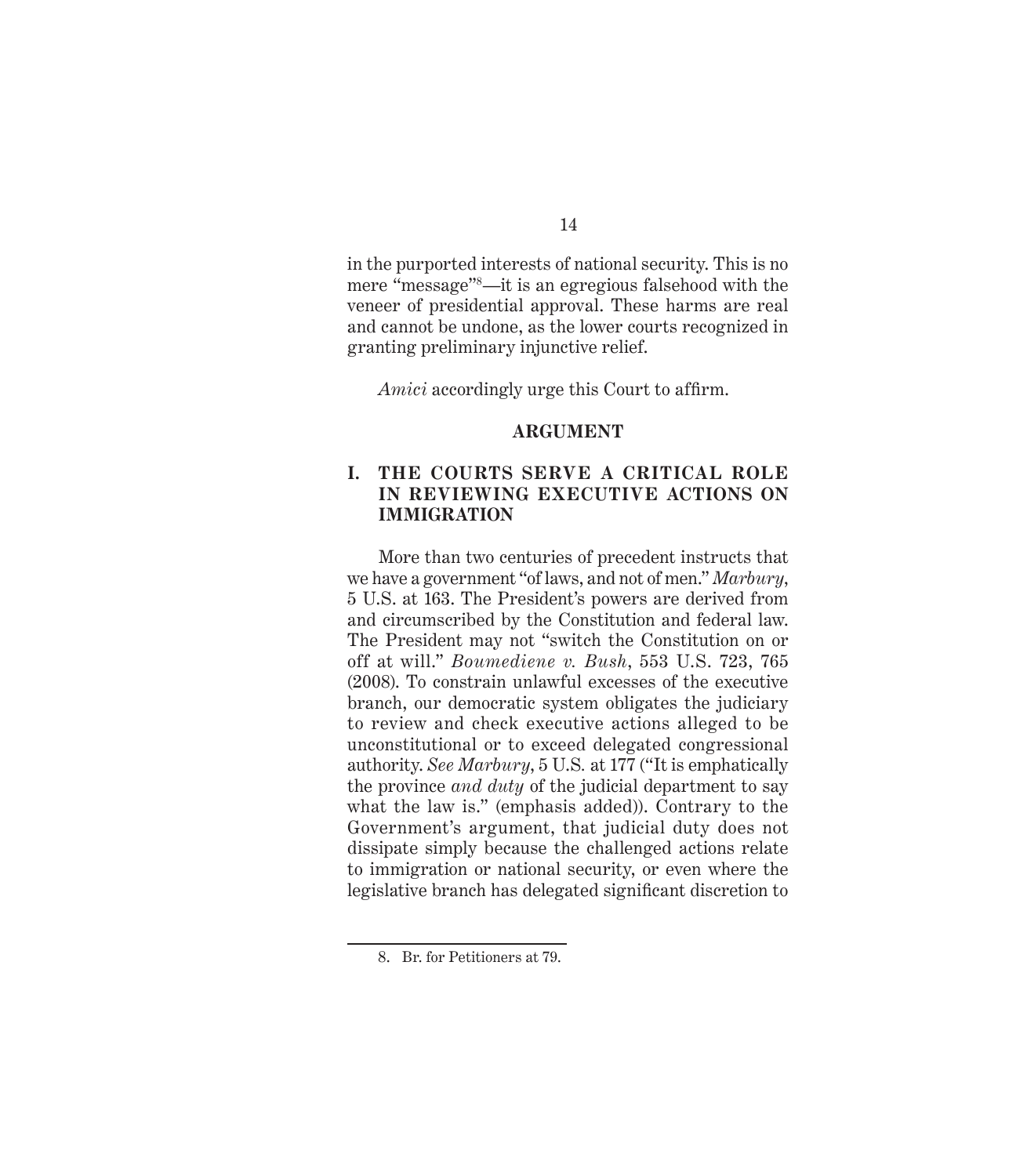the Executive.9 As the Ninth Circuit held in rejecting the Government's argument that the first Executive Order was "unreviewable," "[t]here is no precedent to support this claimed unreviewability, which runs contrary to the fundamental structure of our constitutional democracy." *Washington v. Trump*, 847 F.3d at 1161.

Decisions of this Court emphasize that, notwithstanding the deference afforded to the political branches with respect to many aspects of immigration law, the political branches remain "subject to important constitutional limitations" in the immigration context. *Zadvydas v. Davis*, 533 U.S. 678, 695 (2001); *see also INS v. Chadha*, 462 U.S. 919, 940-41 (1983) (courts can review "whether Congress has chosen a constitutionally permissible means of implementing" its power over the regulation of noncitizens); *Galvan v. Press*, 347 U.S. 522, 531 (1954) ("In the enforcement of [immigration] policies, the Executive Branch of the Government must respect the procedural safeguards of due process."). Indeed, the judiciary stands as a critical bulwark against invidious immigration exclusions by the political branches. *See, e.g.*, *Lesbian/Gay* 

<sup>9.</sup> The Government's argument that this Court is powerless to decide whether the Executive Order violates the Constitution (Br. for Petitioners at 22-35) echoes assertions by the President's senior policy advisor that the President's exercise of powers concerning immigration and national security "will not be questioned." *See* Aaron Blake, *Stephen Miller's authoritarian declaration: Trump's national security actions 'will not be questioned,'* WASH. Post, Feb. 13, 2017, https://www.washingtonpost.com/news/the-fix/ wp/2017/02/13/stephen-millers-audacious-controversial-declarationtrumps-national-security-actions-will-not-be-questioned/ (reporting televised public statements by President Trump's senior policy advisor, Stephen Miller, regarding the first Executive Order).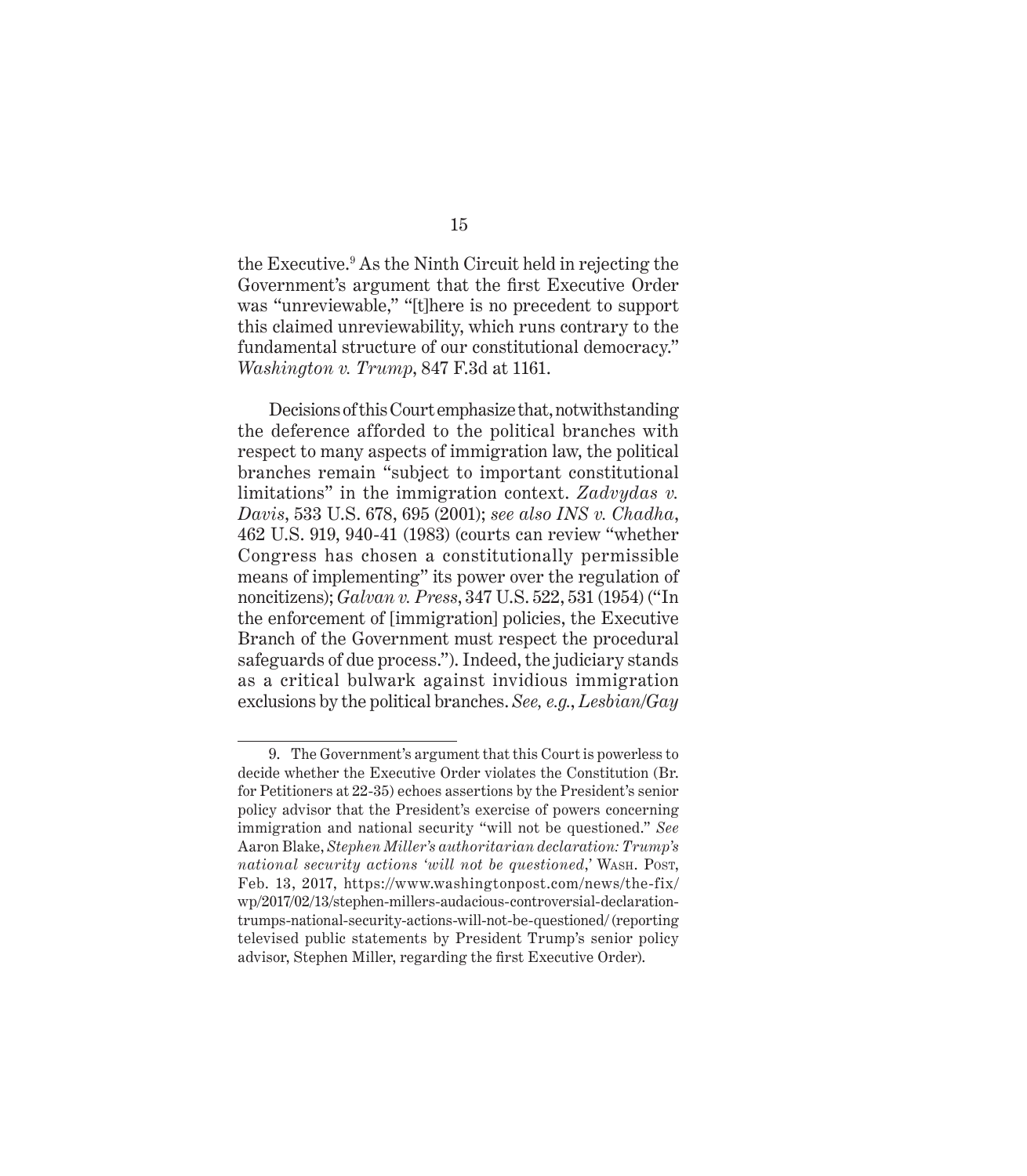*Freedom Day Comm., Inc. v. INS*, 541 F. Supp. 569 (N.D. Cal. 1982), *aff'd sub nom. Hill v. INS*, 714 F.2d 1470 (9th Cir. 1983) (invalidating an Immigration and Naturalization Service policy of excluding noncitizen homosexuals from entry into the United States); *Landon v. Plasencia*, 459 U.S. 21, 32-35 (1982) (holding that a permanent resident returning from a brief trip abroad is entitled to due process in her exclusion hearing, and "[i]n evaluating the procedures in any case, the courts must consider the interest at stake for the individual," including whether the person "may lose the right to rejoin her immediate family, a right that ranks high among the interests of the individual").

Nor does the presence of national security considerations immunize government actions from review. *See Aptheker v. Sec'y of State*, 378 U.S. 500, 514 (1964) (upholding constitutional rights despite national security concerns); *see also Zemel v. Rusk*, 381 U.S. 1, 17 (1965) (denying that the president has "totally unrestricted freedom of choice" where a statute deals with foreign relations). Rather, complete deference to executive actions in the national security context would be an impermissible abdication of judicial authority. *Cf. Ex parte Quirin*, 317 U.S. 1, 19 (1942) ("[I]n time of war as well as in time of peace, [courts are] to preserve unimpaired the constitutional safeguards of civil liberty . . . ."); *Ex parte Milligan*, 71 U.S. 2, 120-21 (1866) ("The Constitution of the United States is a law for rulers and people, equally in war and in peace . . . under all circumstances."). As this Court has noted, "[i]t would indeed be ironic if, in the name of national defense, we would sanction the subversion of one of those liberties . . . which makes the defense of this Nation worthwhile." *United States v. Robel*, 389 U.S. 258, 264 (1967).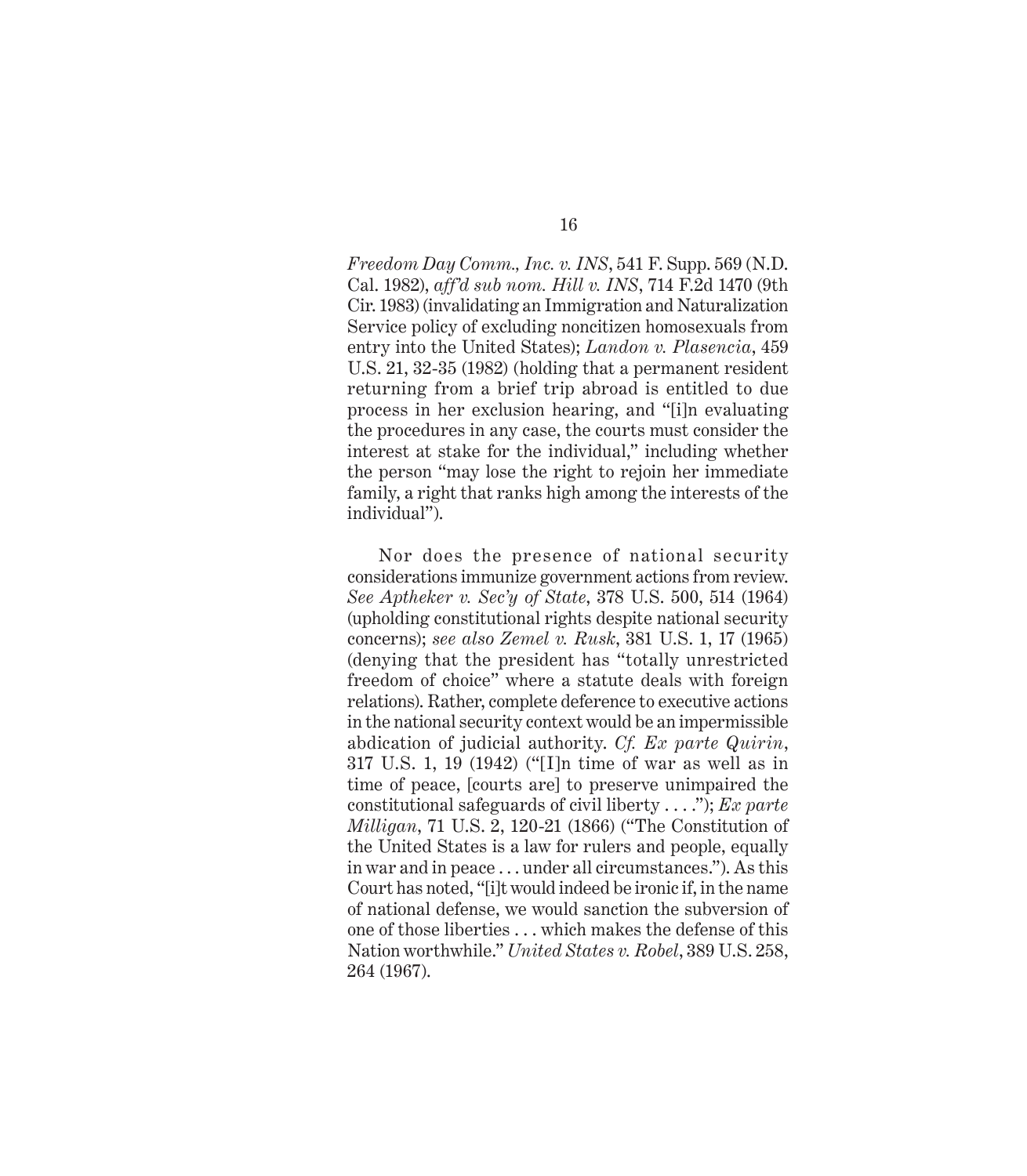Moreover, even where, as here, Congress has delegated a measure of discretion to the President, that discretion is not unchecked. *Hamdi v. Rumsfeld*, 542 U.S. 507, 536 (2004) (plurality opinion) (the Constitution "most assuredly envisions a role for all three branches when individual liberties are at stake"). Here, the President relies on 8 U.S.C. § 1182(f) as the legal basis for the Executive Order. But that statute's grant of discretion to the President cannot plausibly be read to strip the courts of jurisdiction to review the President's actions. The Court has required "'clear and convincing' evidence of congressional intent . . . before a statute will be construed to restrict access to judicial review." *Johnson v. Robison*, 415 U.S. 361, 373-74 (1974). There is no evidence here of congressional intent to strip the courts of jurisdiction. To the contrary, the Immigration and Nationality Act's subsequent prohibition of immigration determinations based on nationality and other criteria squarely precludes any conclusion that the legislature intended to shield such discriminatory actions from review. 8 U.S.C. § 1152(a)(1) (A).

Finally, the Government's reliance on the so-called "doctrine of consular nonreviewability,"10 a doctrine that this Court has not embraced and that "has a tarnished pedigree, having been first recognized by the Supreme Court in cases that authorized the expulsion of hapless Chinese laborers," *Samirah v. Holder*, 627 F.3d 652, 662 (7th Cir. 2010), is wholly misplaced. This Court's decisions in *Kleindienst v. Mandel*, 408 U.S. 753 (1972), and *Kerry v. Din*, 135 S. Ct. 2128 (2015), make clear that judicial review is available where, as here, a U.S. citizen asserts that the

<sup>10.</sup> Br. for Petitioners at 24-25.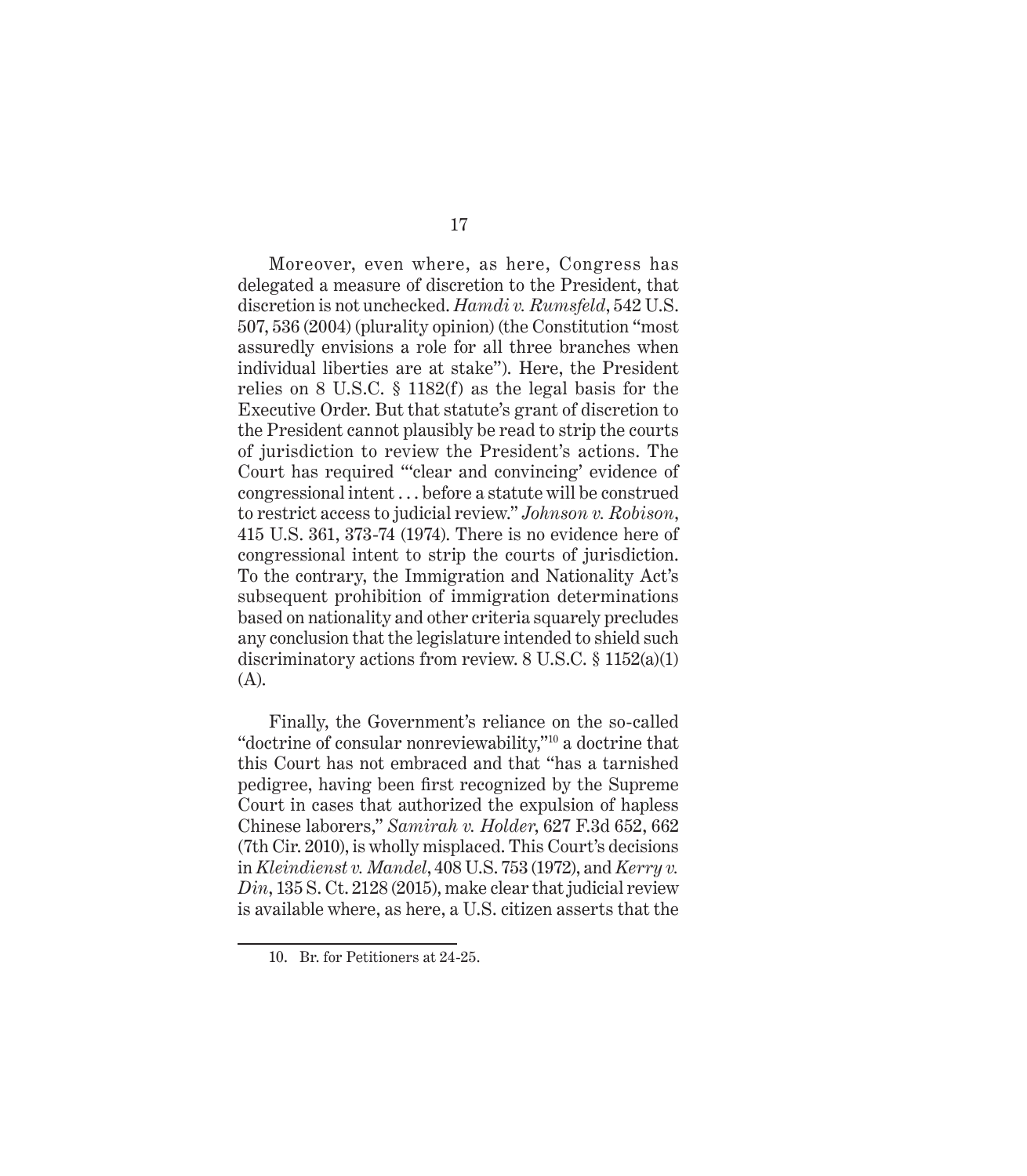exclusion of a noncitizen abroad infringes on the citizen's own constitutional rights. *See Mandel*, 408 U.S. 753 (considering the claim of U.S. citizens that a noncitizen's exclusion violated their First Amendment rights); *Din*, 135 S. Ct. at 2132 (plurality opinion) (reviewing visa denial where U.S. citizen asserted that the exclusion of her noncitizen husband violated her due process rights). Even lower courts that have endorsed the doctrine of consular nonreviewability have held that *Mandel* dictates an "exception" to the doctrine of consular nonreviewability where "the denial of a visa implicates the constitutional rights of American citizens." *Cardenas v. United States*, 826 F.3d 1164, 1169 (9th Cir. 2016) (citations omitted).11

The Government does not dispute this. *See* Br. for Petitioners at 26-27 (conceding that judicial review was available in *Mandel* and *Din* "because the plaintiffs asserted violations of their own constitutional rights as U.S. citizens"). In fact, as the Government's own authority reflects, judicial review is proper in cases that, like this one, involve "claims by United States citizens rather than

<sup>11.</sup> In addition to the Establishment Clause rights implicated here, U.S. citizens and lawful permanent residents ("LPRs") with family members in the six targeted countries also have cognizable family reunification claims. *See Moore v. City of E. Cleveland*, 431 U.S. 494 (1977). "[T]he Constitution protects the sanctity of the family precisely because the institution of the family is deeply rooted in this Nation's history and tradition." *Id*. at 503; *see also id.* at 504 (noting that the constitutional protection of the family "is by no means a tradition limited to respect for the bonds uniting the members of the nuclear family"); *Meyer v. Nebraska*, 262 U.S. 390 (1923); *Stanley v. Illinois*, 405 U.S. 645 (1972); *Din*, 135 S. Ct. at 2139 (Kennedy, J., concurring) (assuming *arguendo* that U.S. citizen had protected liberty interest in living with her noncitizen spouse in the United States).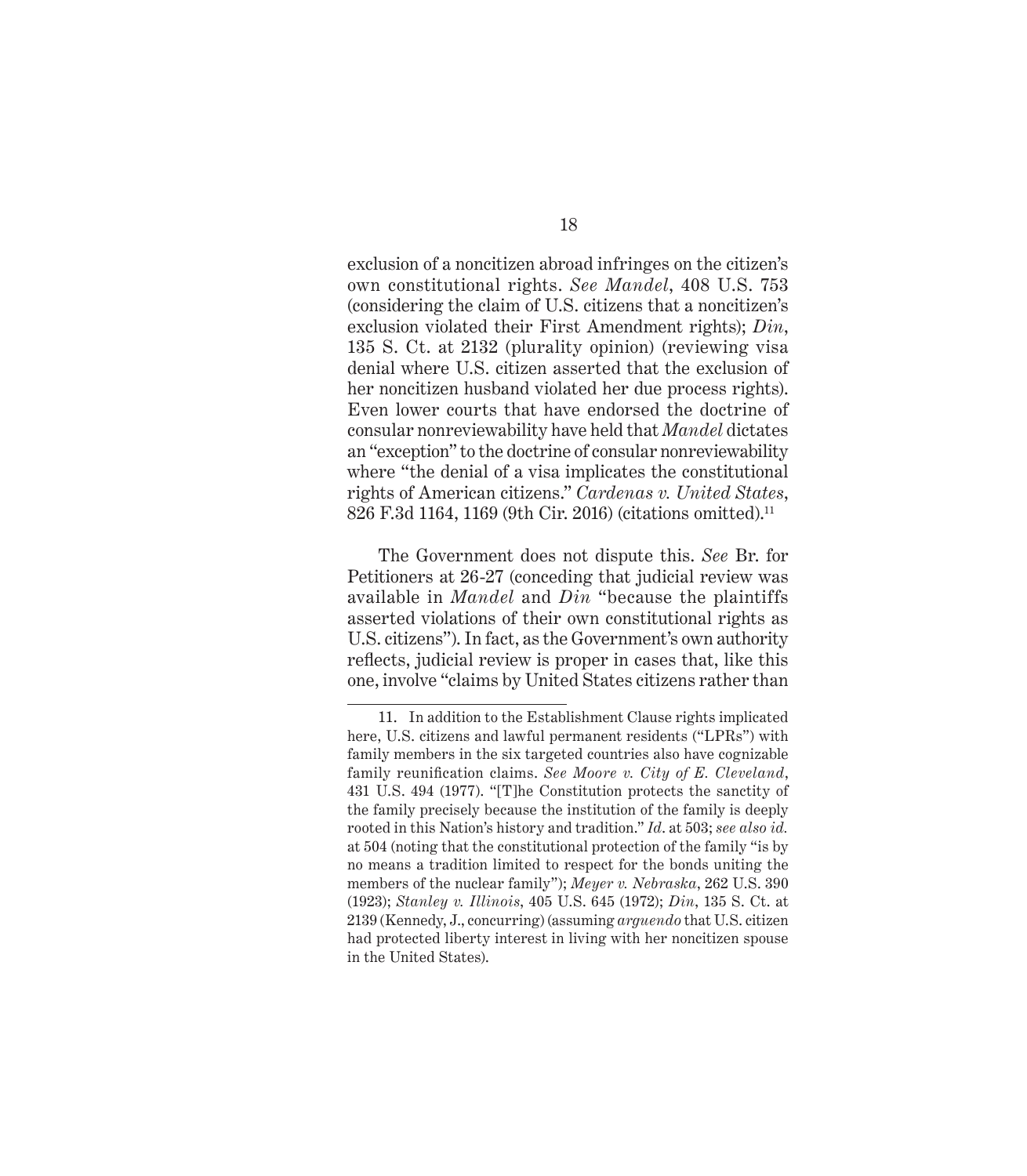by aliens . . . and statutory claims that are accompanied by constitutional ones." *Saavedra Bruno v. Albright*, 197 F.3d 1153, 1163 (D.C. Cir. 1999) (quoting *Abourezk v. Reagan*, 785 F.2d 1043, 1051 n.6 (D.C. Cir. 1986), *aff'd*, 484 U.S. 1 (1987)).

Further, even absent the constitutional challenges present here, this case falls outside the narrow scope of the doctrine of consular nonreviewability. The doctrine accords deference to consular officers' decisions to grant or deny visas to *individual* applicants. *Saavedra*, 197 F.3d at 1159 (the doctrine of consular nonreviewability concerns the availability of judicial review of "the determination of the political branch of the Government to exclude a *given* alien" (emphasis added)); *United States ex rel. Knauff v. Shaughnessy*, 338 U.S. 537, 543-44 (1950) (finding that the exclusion of a noncitizen war bride was a valid exercise of executive authority where the Attorney General possessed "confidential information" specific to the excluded individual). The doctrine provides no immunity from constitutional or statutory review of the President's sweeping attempt here to temporarily ban all nationals from the six targeted countries, without factual justification for the exclusion of any given person.

The Government does not (because it cannot) cite any authority to the contrary. The Government seeks to rely on *Mandel* for the proposition that, where the Executive gives "a facially legitimate and bona fide reason" for the exclusion of a noncitizen, "courts will [not] look behind the exercise of that discretion."12 But the executive action at issue in *Mandel* was based on facts particular

<sup>12.</sup> Br. for Petitioners at 63.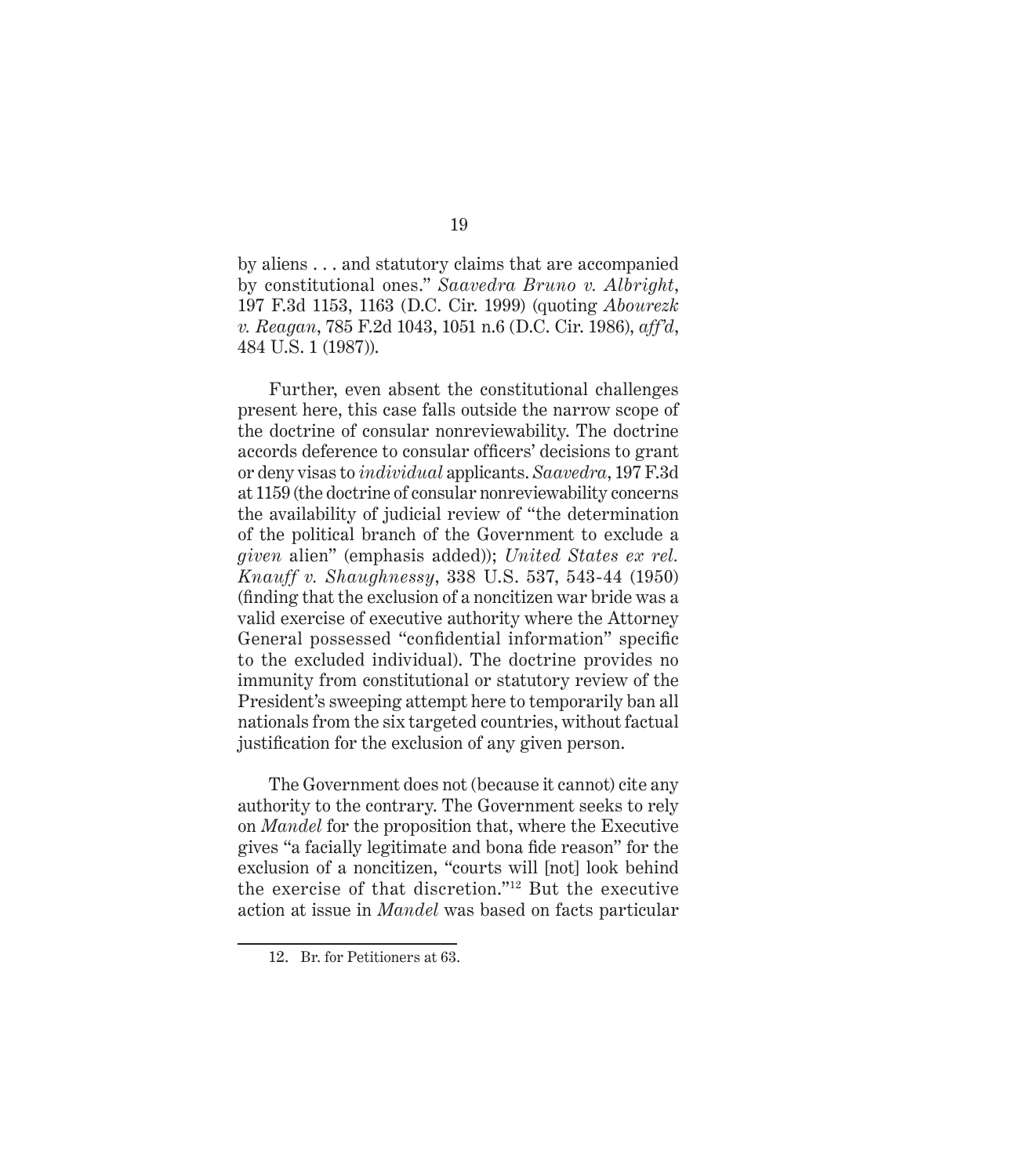<span id="page-30-0"></span>to an individual. *Mandel*, 408 U.S. at 770.13 The consular nonreviewability doctrine does not mandate the kind of extreme deference that would block this Court's review of the Executive Order.

In short, the courts below had the authority—and, in fact, the duty—to review the Executive Order for compliance with the Constitution and federal law, and they did not abuse their discretion in ordering preliminary injunctive relief.

#### **II. THE EXECUTIVE ORDER VIOLATES THE ESTABLISHMENT CLAUSE**

The Executive Order violates the Establishment Clause under the *Mandel* test as well as the *Lemon* test. The former instructs courts to look beyond the facial explanation given for an Executive Order where there has been a showing that the explanation is in bad faith. *Mandel*, 408 U.S. 753. The latter provides a framework for determining whether a government action violates the Establishment Clause. *Lemon v. Kurtzman,* 403

<sup>13.</sup> *See also Washington v. Trump*, 847 F.3d at 1162 ("[T]he *Mandel* standard applies to lawsuits challenging an executive branch official's decision to issue or deny an *individual* visa based on the application of a congressionally enumerated standard to the *particular facts* presented by that visa application." (emphasis added)); *Cardenas v. United States*, 826 F.3d 1164, 1172 (9th Cir. 2016) (holding that, after *Din*, the *Mandel* "facially legitimate and bona fide reason test" requires that the consular official "cite an admissibility statute that 'specifies *discrete factual predicates* the consular officer must find to exist before denying a visa,' or there must be *a fact in the record* that 'provides at least a facial connection to' the statutory ground of inadmissibility" (emphasis added)).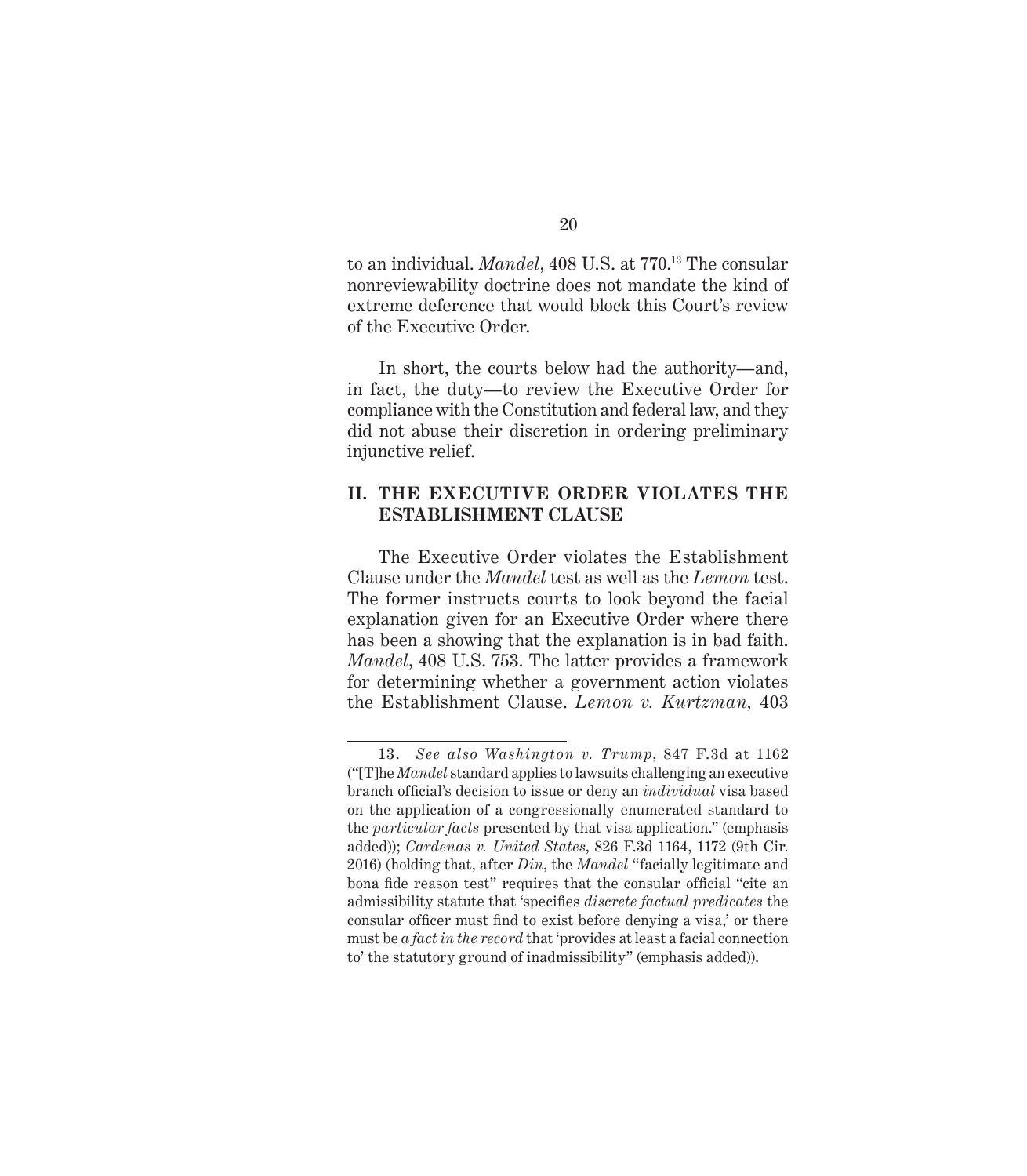U.S. 602 (1971) (requiring the government to show that an action challenged under the Establishment Clause: (1) has a secular purpose; (2) has a primary effect that does not advance or inhibit religion; and (3) does not foster government entanglement with religion).

Here, the President's numerous public statements consistently and unmistakably demonstrate the discriminatory motives for the Executive Order, highlighting not only the bad faith nature of the proffered justification, but also the lack of a secular purpose. Based on this record, the Court of Appeals for the Fourth Circuit, in ruling on the Executive Order, held that Respondents had "more than plausibly alleged" a bad faith reason for the Order under *Mandel*. *Int'l Refugee Assistance Project v. Trump*, 857 F.3d 554, 592 (4th Cir. 2017). Likewise, the Fourth Circuit found that the available evidence created a "compelling case" that the Executive Order's "primary purpose is religious," concluding that it violated the Establishment Clause under the *Lemon* test. *Id.* at 594, 601.

Determining that the Executive Order has a discriminatory religious motive does not require "judicial psychoanalysis" or complicated inferences, contrary to what Petitioners argue.<sup>14</sup> Courts routinely review past statements and actions as evidence of intent in all areas of the law. Indeed, the"[e]xamination of purpose" is "the daily fare of every appellate court in the country." *McCreary Cnty., Ky. v. ACLU of Ky.*, 545 U.S. 844, 861- 62 (2005). In this case, the President and his advisors made repeated calls for a "total and complete shutdown

<sup>14.</sup> Br. for Petitioners at 71.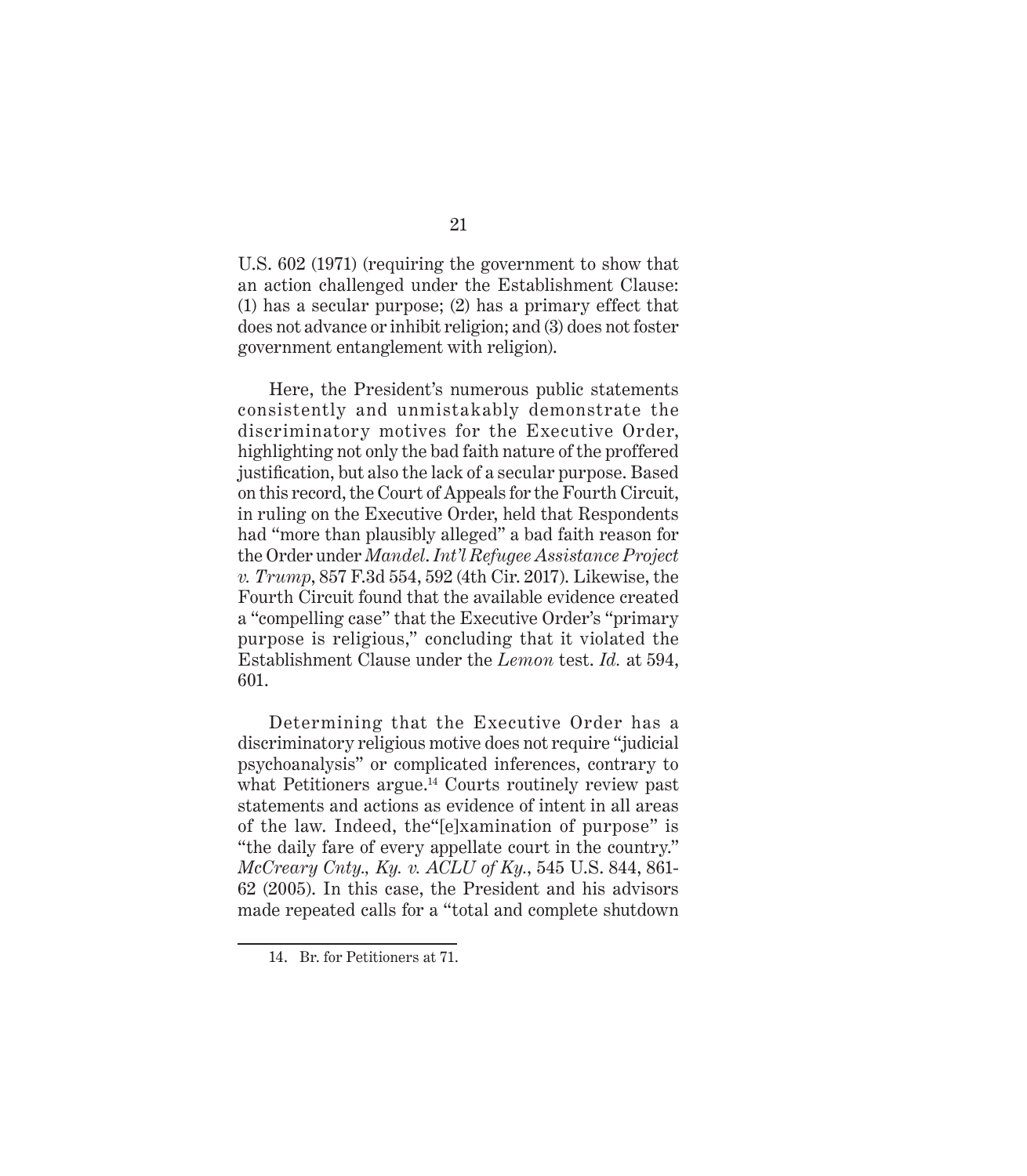of Muslims entering the United States"15 and for the implementation of a "Muslim ban."16 Moreover, as revealed by a senior policy advisor to the President, the revised Executive Order still has "the same basic policy outcome for the country" as did the first Executive Order.<sup>17</sup> After the repeated pronouncements by the President and his aides, the President's signing of an Order with a vastly disproportionate detrimental effect on Muslim immigrants creates a "direct link" between stated motive and action that allows for a straightforward analysis of purpose. *See Int'l Refugee Assistance Project v. Trump*, 857 F.3d at 599-600.

To say that such a finding requires "judicial psychoanalysis" where the President repeatedly promised a "Muslim ban," and then acted to substantially keep that promise, is to leave no role at all for the judiciary to

16. Amy B. Wang, *Trump asked for a 'Muslim ban,' Giuliani says — and ordered a commission to do it 'legally*,*'* Wash. Post (Jan. 29, 2017), https://www.washingtonpost.com/news/the-fix/ wp/2017/01/29/trump-asked-for-a-muslim-ban-giuliani-says-andordered-a-commission-to-do-it-legally/.

17. *Miller: New order will be responsive to the judicial ruling; Rep. Ron DeSantis: Congress has gotten off to a slow start*, Fox News (Feb. 21, 2017), http://www.foxnews.com/transcript/2017/02/21/ miller-new-order-will-be-responsive-to-judicial-ruling-rep-rondesantis.html.

<sup>15.</sup> *See* Jessica Estepa, *'Preventing Muslim immigration' statement disappears from Trump's campaign site*, USA TODAY (May 8, 2017), https://www.usatoday.com/story/news/politics/ onpolitics/2017/05/08/preventing-muslim-immigration-statementdisappears-donald-trump-campaign-site/101436780/ (providing the full text of President Trump's December 7, 2015 Statement on Preventing Muslim Immigration).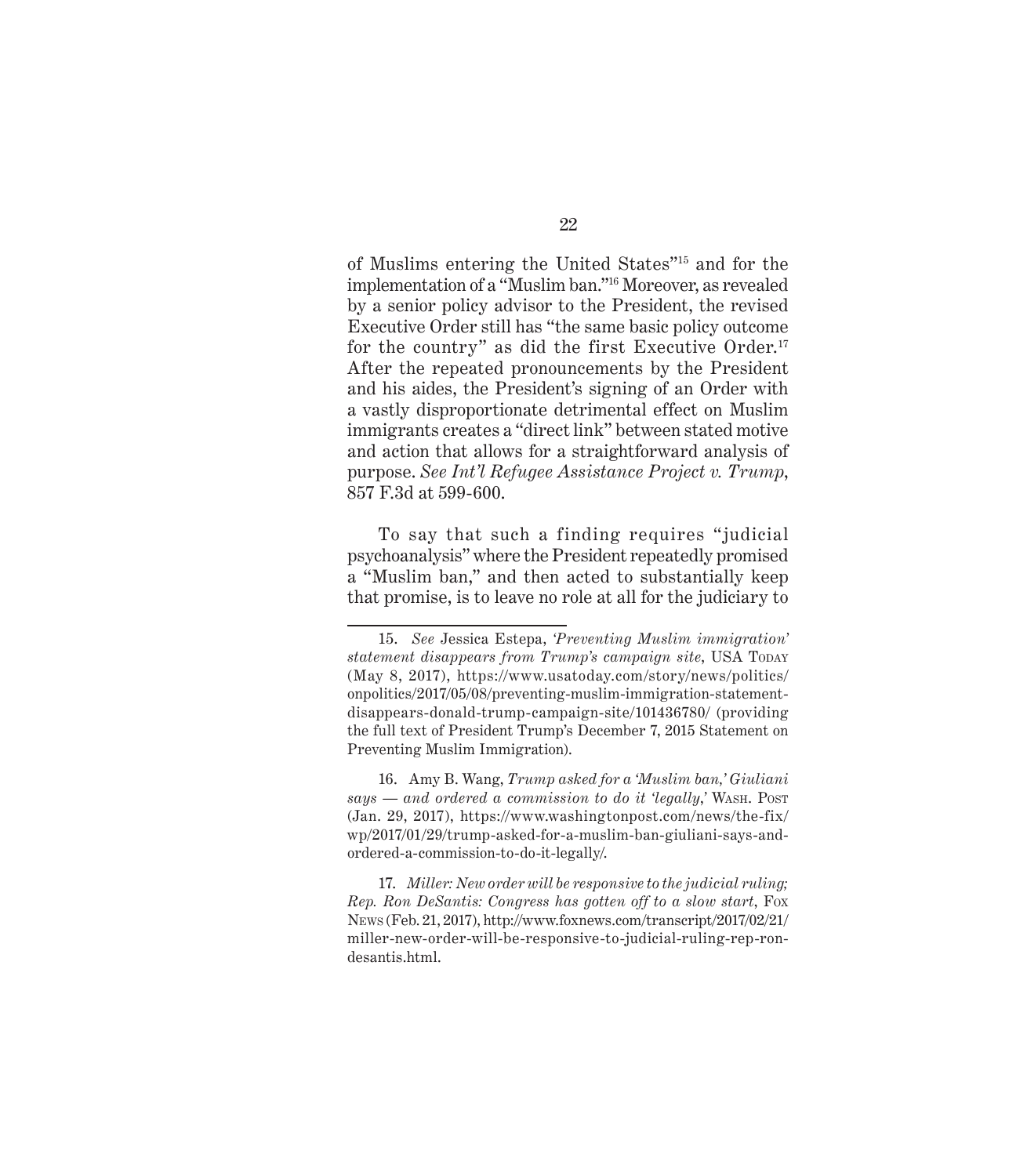review executive actions in any of the myriad areas of law that demand an analysis of intent. If explicit statements do not demonstrate purpose, then this Court's carefully developed Establishment Clause jurisprudence will be rendered toothless.

Contrary to the Government's argument,<sup>18</sup> the Court's purpose analysis is in no way complicated by the fact that many of the President's probative statements of intent were made while he was still a candidate for office. Although courts have acknowledged that many elected officials fail to keep promises made during election campaigns, it does not follow that such statements are irrelevant in determining the purpose of a subsequent government action. Courts should not ignore government actors' preelection statements when analyzing discriminatory intent. *See, e.g.*, *Glassroth v. Moore*, 335 F.3d 1282, 1284-85 (11th Cir. 2003) (analyzing the campaign promises of an elected state judge in holding that his decision to erect a Ten Commandments monument in the state judicial building violated the Establishment Clause).

Even outside the Establishment Clause context, courts have readily accepted campaign rhetoric, advertisements, and private or unofficial statements as evidence of the purpose of a government action. *See, e.g.*, *United States v. Yonkers Bd. of Educ.*, 837 F.2d 1181, 1222 (2d Cir. 1987) (citing the campaign platform of the Mayor of Yonkers as evidence of discriminatory intent in an Equal Protection housing case); *Gonzalez v. Douglas*, No. CV 10-623 TUC AWT, 2017 WL 3611658, at \*14 (D. Ariz. Aug. 22, 2017) (finding racial animus where a state senator, who later

<sup>18.</sup> Br. for Petitioners at 73-78.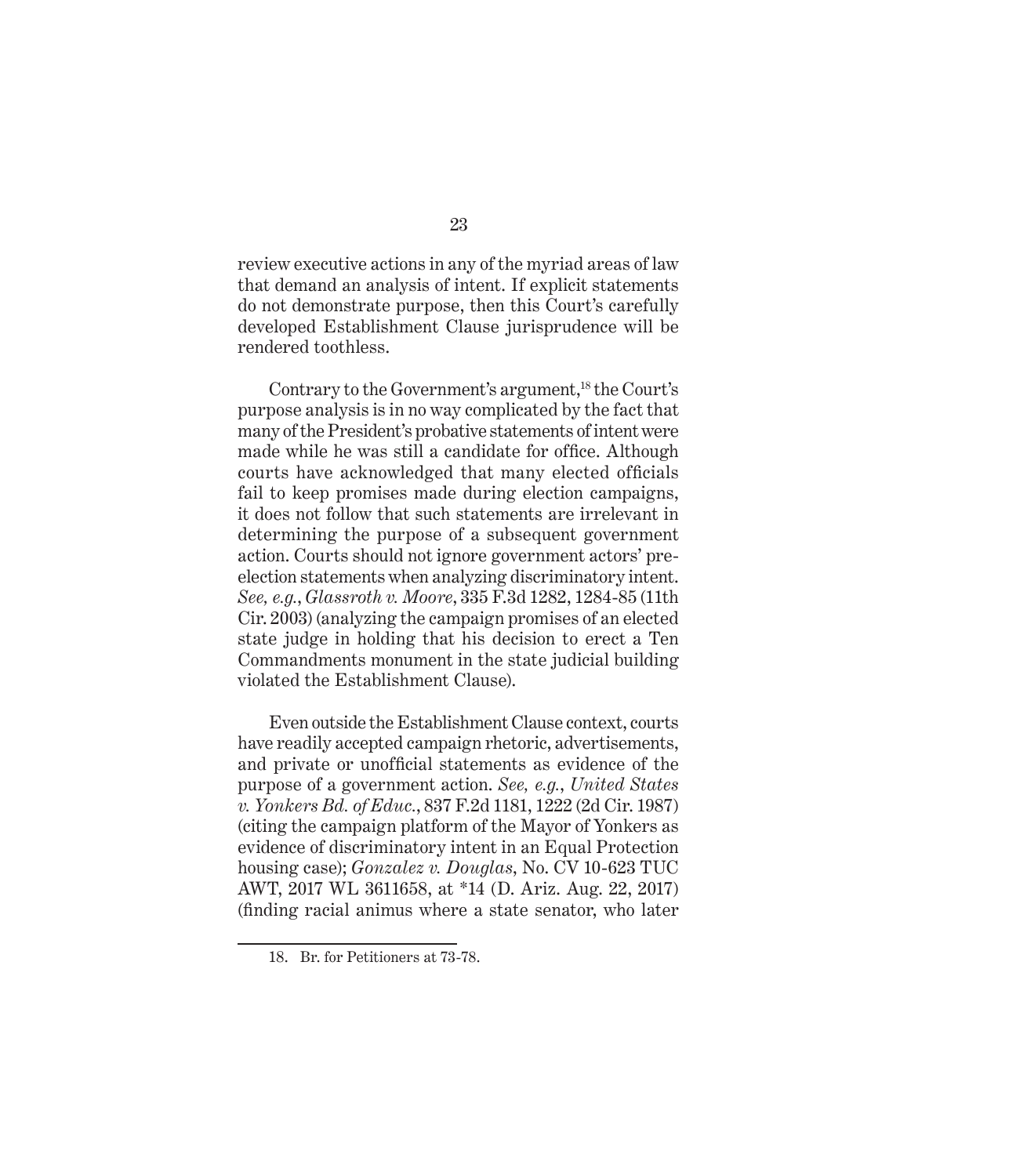became Superintendent of Public Instruction, had posted discriminatory comments on a blog, reasoning that "[t]he blog comments are more revealing of . . . state-of-mind than his public statements because [the blog] provided . . . a seeming safe-harbor to speak plainly").

The Government argues that pre-inauguration statements by "candidate Trump" should be completely ignored by this Court when conducting its purpose analysis, on the grounds that the ceremony of inauguration washed away all previously expressed discriminatory religious animus and marked "a profound transition from private life to the Nation's highest public office."<sup>19</sup> The Government goes on to contend that this supposed rebirth upon taking the oath of office mandates that this Court determine the purpose of post-inauguration executive actions without having to navigate the quagmire of campaign rhetoric.20 But the Government's argument would require the Court to cover its eyes and ears to salient evidence of intent. The Court is not being asked to enforce a candidate's campaign promise as if it were a binding contract; the Court is merely being asked to take into consideration pre-election statements by the President when determining the purpose of his postelection actions. No support can be found in case law or common sense for this Court to pretend that statements by a candidate for the highest office in the nation were never made and don't matter. They were made and they do matter.

<sup>19.</sup> Br. for Petitioners at 73.

<sup>20.</sup> Br. for Petitioners at 73-78.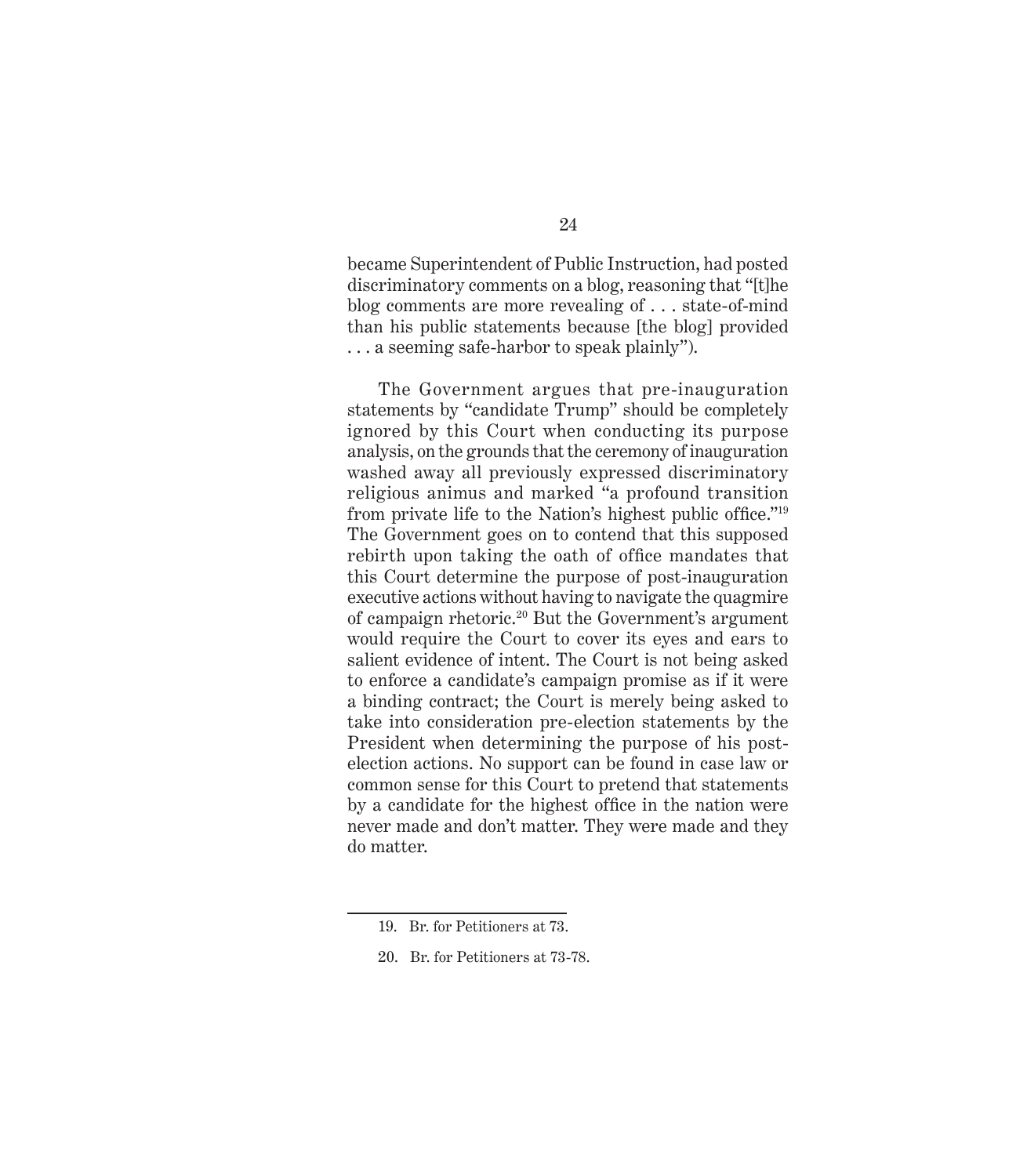Further, since his inauguration the President has continued to make statements that bear upon his intent in issuing the Executive Order, which this Court should take into account as well. Many of these statements relate back to the President's purpose in issuing the first Executive Order. For instance, on February 16, 2017, following the Ninth Circuit's decision to enjoin implementation of the first Executive Order, President Trump said, "We can tailor the [second Executive Order] to that decision and get just about everything, in some ways more."21 The following month, at a March 15, 2017 rally in Tennessee, the President asserted that the second Executive Order "is a watered down version of the first one. . . . I think we ought to go back to the first one and go all the way, which is what I wanted to do in the first place."22 These and other statements revive the President's earlier campaign promises about the travel ban and make clear that there is no basis to draw a line between pre-election, post-election, and post-inauguration statements by this President when determining his purpose in issuing the Executive Order.

This Court should be especially vigilant in reviewing potential Establishment Clause violations that impact immigrant populations. The very founders of this country were immigrants seeking relief from persecution abroad, and this Court has recognized that the United States

<sup>21.</sup> Stephanie Castillo, *Justice Department Says President Trump Will Pursue a New Travel Ban*, Fortune (Feb. 16, 2017), http://fortune.com/2017/02/16/trump-new-travel-ban/.

<sup>22.</sup> Katie Reilly, *Read President Trump's Response to the Travel Ban Ruling: It 'Makes Us Look Weak*,' Time Mag. (March 16, 2017), http://time.com/4703622/president-trump-speech-transcripttravel-ban-ruling/.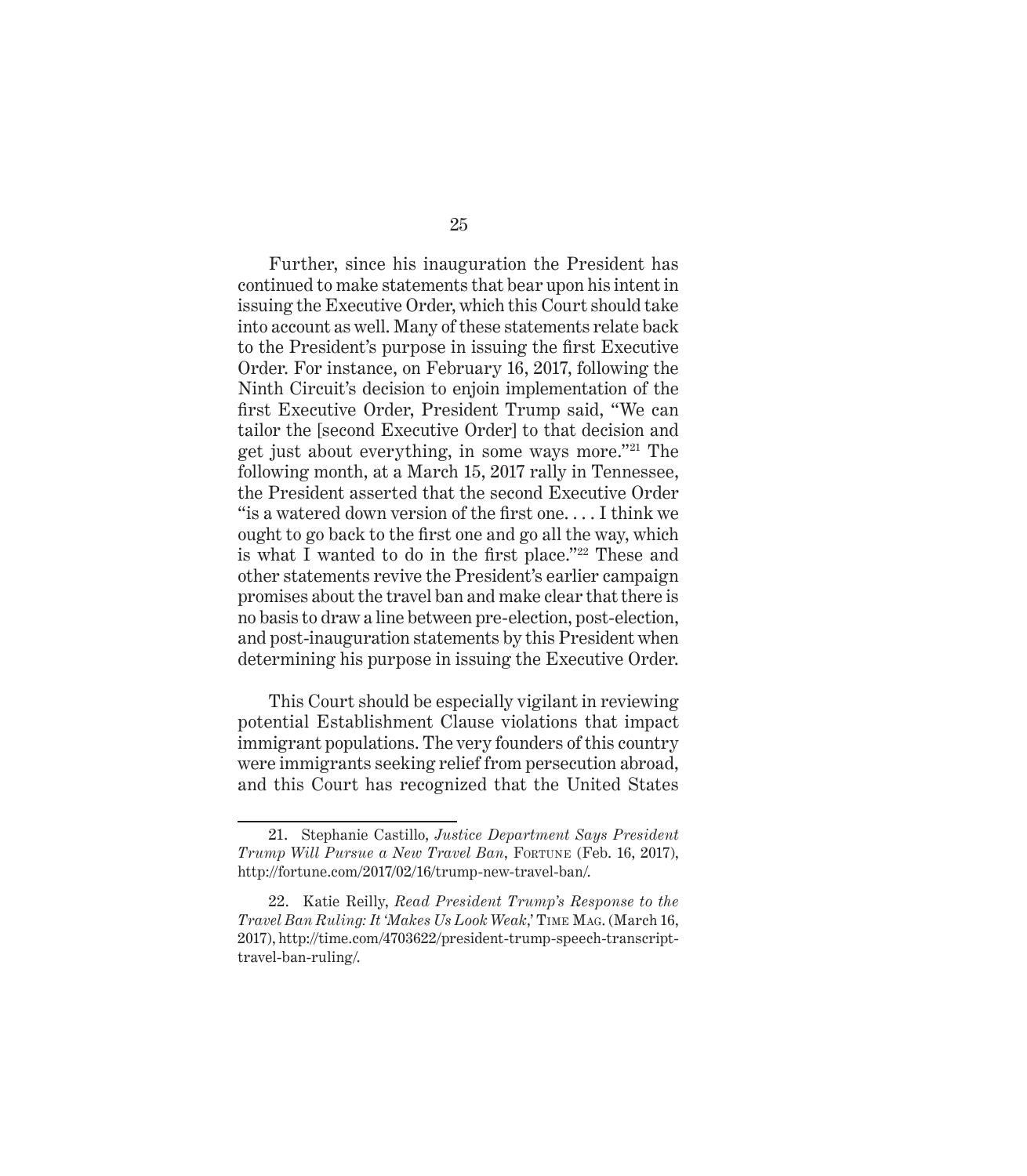<span id="page-36-0"></span>is "a country whose life blood came from an immigrant stream." *Ex parte Kumezo Kawato*, 317 U.S. 69, 73 (1942). The United States is a world leader in accepting refugees and asylum-seekers,<sup>23</sup> and U.S. immigration laws reflect a pronounced focus on protecting victims of persecution. *See, e.g.*, 8 U.S.C. § 1158(b)(1)(B)(i) (providing asylum eligibility for applicants who have been persecuted on the basis of "race, religion, nationality, membership in a particular social group, or political opinion"). An Executive Order that codifies the same type of discrimination so many of these immigrants are fleeing undermines the immigration policies and constitutional values of the United States.

#### **III. THE EXECUTIVE ORDER HAS ALREADY CAUSED IRREPARABLE HARM, AND WILL CAUSE MORE HARM IF FULLY IMPLEMENTED**

In their work with immigrants, *amici* seek to strengthen diversity and promote justice and equality. Connected by our common humanity, *amici* believe that protection of the interests of individuals and organizations affected by the Executive Order reinforces the broader interests of American society. The individual and organizational harms faced by those affected by the Executive Order are irreparable, weighing in favor of affirming the preliminary injunctions below.

The harms caused by the deprivation of a constitutional right, no matter how brief the duration, are by their very

<sup>23.</sup> See Refugee Admissions, U.S. DEP'T OF STATE, https://www.state.gov/j/prm/ra/ ("While UNHCR reports that less than 1 percent of all refugees are eventually resettled in third countries, the United States welcomes almost two-thirds of these refugees, more than all other resettlement countries combined.").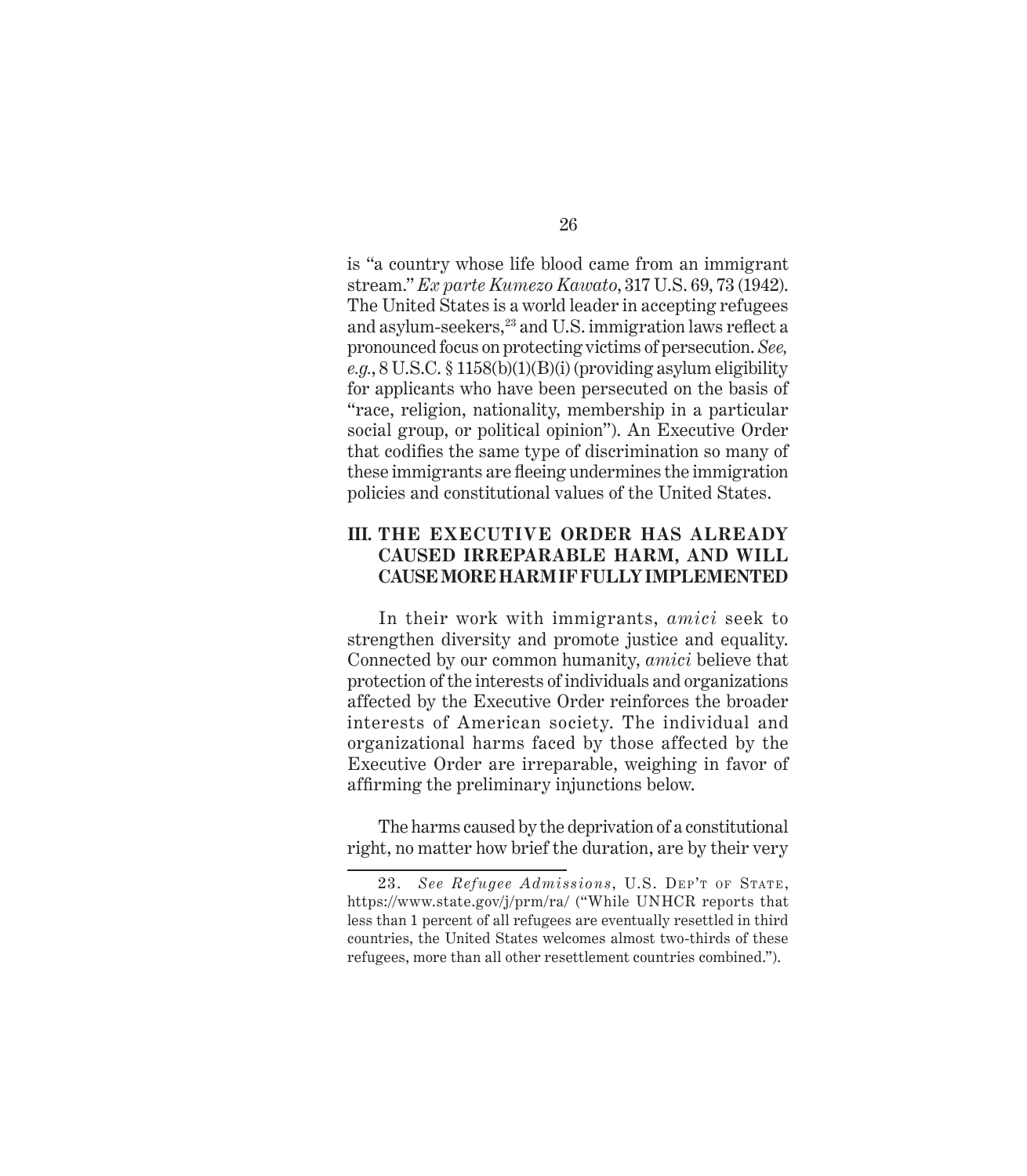nature irreparable. Unlike pecuniary harms, constitutional harms generally cannot be fully compensated *post hoc*. That is particularly true for harms to First Amendment rights. As this Court has recognized, "[t]he loss of First Amendment freedoms, for even minimal periods of time, unquestionably constitutes irreparable injury." *Elrod v. Burns*, 427 U.S. 347, 373 (1976) (plurality opinion).<sup>24</sup> Here, the Executive Order threatens the constitutionally protected rights to be free of a government-established religion, to equal protection of the law, to international travel, and to family integrity.

As *amici* know from their work with immigrants and refugees, U.S. citizens and lawful permanent residents ("LPRs") with family members in the six targeted countries will suffer concrete harms to their familial

<sup>24.</sup> While *Elrod* dealt with freedom of speech, five circuits have recognized that *Elrod* applies to violations of the Establishment Clause. *See Int'l Refugee Assistance Project v. Trump*, 857 F.3d at 602; *Chaplaincy of Full Gospel Churches v. Eng.*, 454 F.3d 290, 302 (D.C. Cir. 2006); *Ingebretsen v. Jackson Pub. Sch. Dist.*, 88 F.3d 274, 280 (5th Cir. 1996); *Parents' Ass'n of P.S. 16 v. Quinones*, 803 F.2d 1235, 1242 (2d Cir. 1986); *ACLU of Ill. v. City of St. Charles*, 794 F.2d 265, 274 (7th Cir. 1986). Moreover, the Third, Sixth, and Ninth Circuits have recognized that *Elrod's* reasoning applies to other constitutional rights. *See Latta v. Otter*, 771 F.3d 496, 500 (9th Cir. 2014) (per curiam) (deprivation of right to marry constitutes an irreparable harm); *Melendres v. Arpaio*, 695 F.3d 990, 1002 (9th Cir. 2012) (violations of Fourth Amendment inflict irreparable harm); *Tenafly Eruv Ass'n, Inc. v. Borough of Tenafly*, 309 F.3d 144, 178 (3d Cir. 2002) (limitation of Free Exercise Clause inflicts irreparable harm); *Ramirez v. Webb*, 787 F.2d 592 (6th Cir. 1986) (per curiam opinion) ("Unreasonable searches and seizures, particularly when premised on race and alienage, are demeaning to such a degree as to be practically uncompensatable.").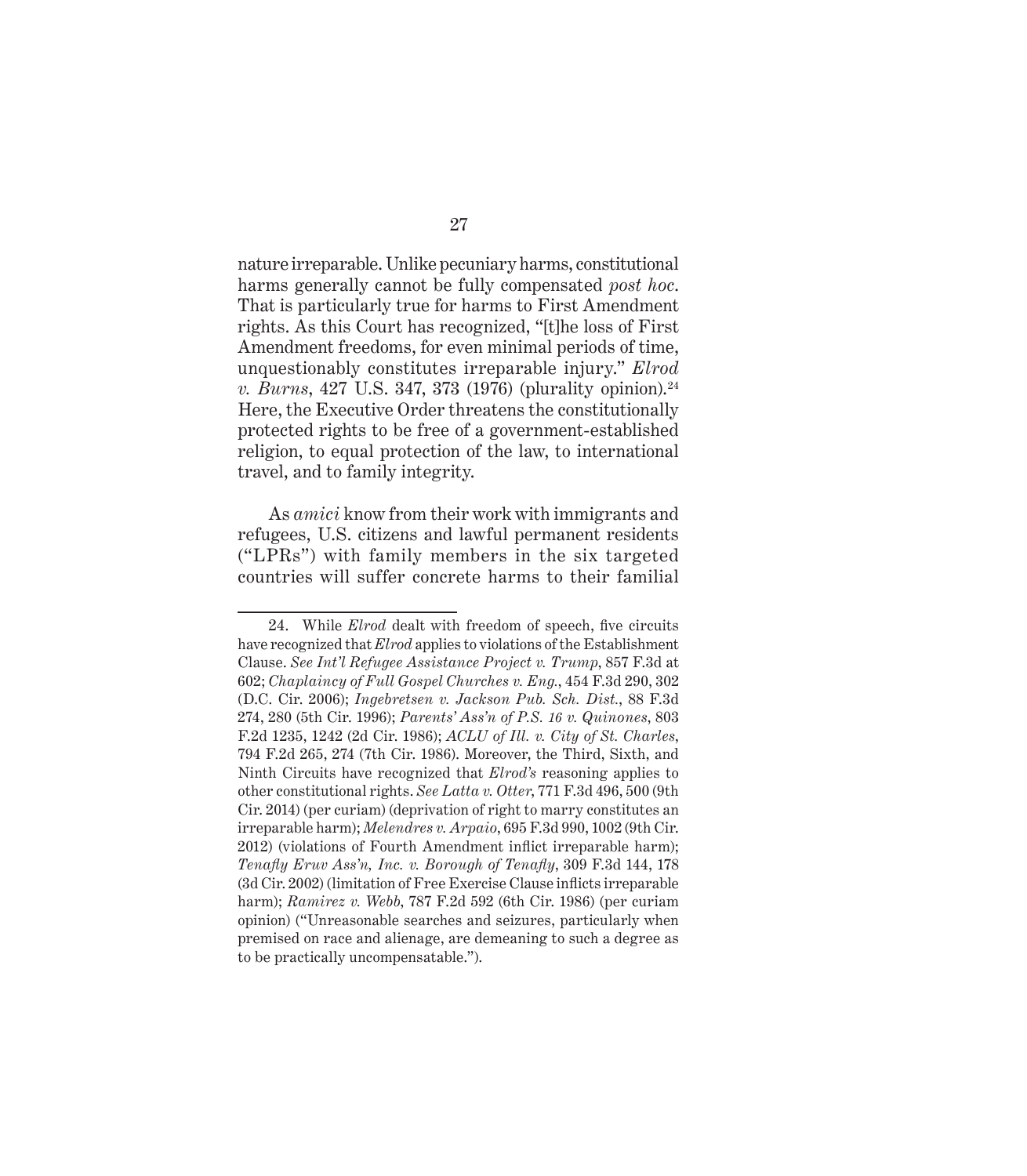interests. Under the Executive Order's discriminatory nationality-based test, U.S. citizens and LPRs will be unable to receive visits from loved ones who live in the banned countries or to sponsor family members from those countries for lawful permanent residence in the United States, absent a waiver of the Executive Order's application to a particular individual. If fully implemented, the Executive Order would separate spouses and fiancés across continents, deprive family members of time with ill or elderly relatives, and force overseas visa applicants to miss births, weddings, funerals, and other important family events.

Immigrants and visitors from the targeted countries contribute to local and national life in numerous ways that will be stymied by the Executive Order. For instance, public and private colleges and universities recruit students, permanent faculty, and visiting faculty from the targeted countries. The Executive Order will prevent visa applicants from the banned countries from studying or teaching at U.S. universities, irrevocably damaging their personal and professional lives and harming our educational institutions throughout the country.<sup>25</sup> By

<sup>25.</sup> For example, according to the Department of State, before the Executive Order was issued, thousands of Iranian students studied in the United States each year. *Study in the U.S.A.*, U.S. Virtual Embassy Iran, https://ir.usembassy.gov/educationculture/study-usa/; *see also* Anna Maria Barry-Jester, *Trump's Immigration Order Could Affect Thousands of College Students*, FiveThirtyEight.Com (Jan. 30, 2017), https://fivethirtyeight.com/ features/trumps-immigration-order-could-affect-thousands-ofcollege-students/ (citing statistics from the Institute of International Education showing that more than 15,000 students from the six targeted countries studied in the United States during the academic year 2015-16).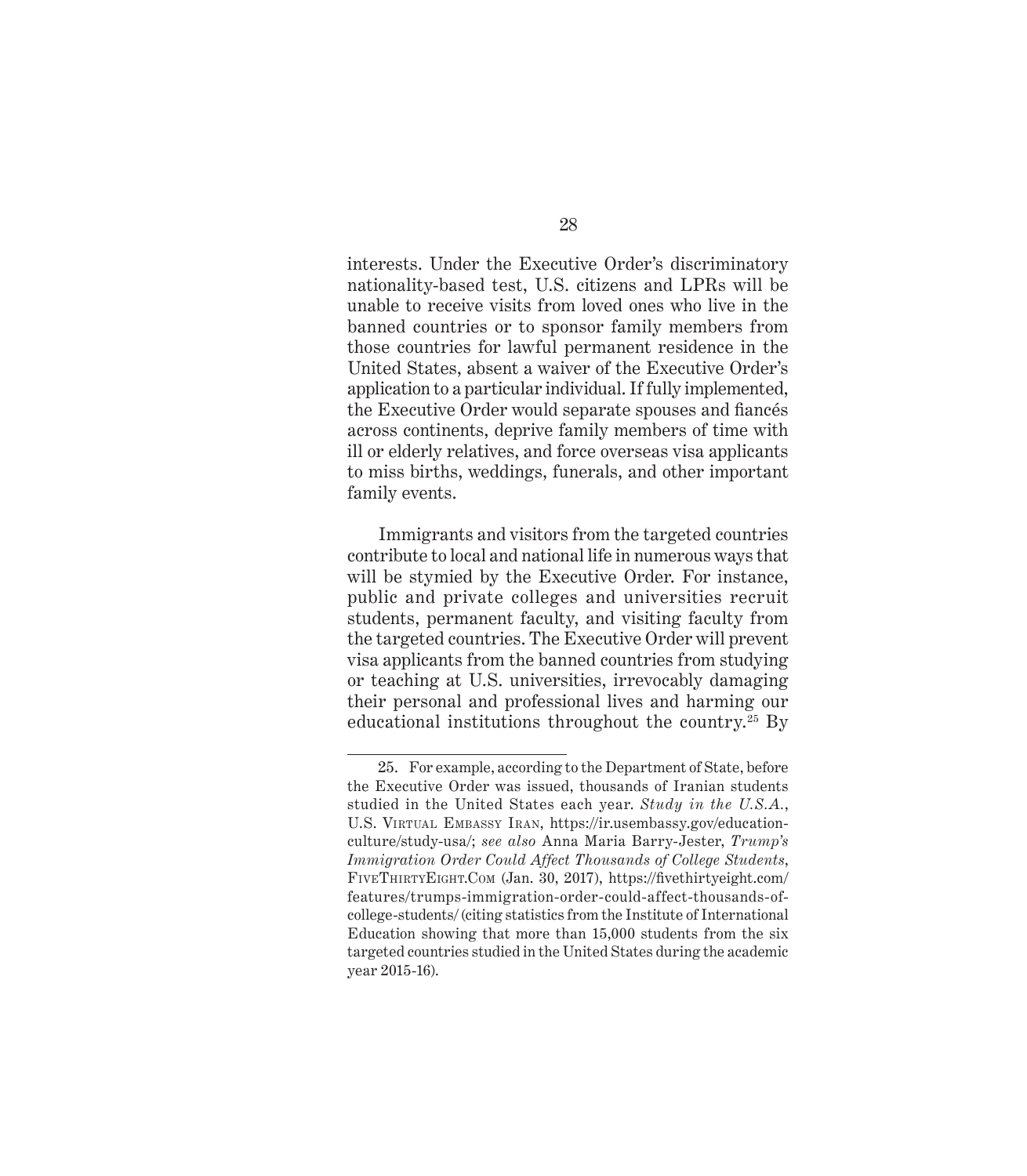way of further example, recent research by economists affiliated with Harvard and MIT shows that, across the United States, "14 million doctors' appointments are provided each year by physicians" from the six affected countries.26 Preventing doctors from these countries from coming to the United States—or discouraging those already here from staying by preventing their family members from visiting or joining them here—will adversely impact medical institutions and curtail medical care throughout the United States.

Singling out and banning nationals from the six predominantly Muslim targeted countries, as the Executive Order does, causes further harm by stigmatizing not only immigrants and refugees, but also Muslim citizens of the United States. While the Government seeks to belittle this harm and claims it to be not cognizable, $27$ courts have recognized the inherent harm to a faith community "[w]here, as here, the charge is one of official preference of one religion over another," acknowledging that "such governmental endorsement 'sends a message to nonadherents [of the favored denomination] that they are outsiders, not full members of the political community, and an accompanying message to adherents that they are insiders, favored members of the political community.'" *See Chaplaincy of Full Gospel Churches*, 454 F.3d at 302 (quoting *Lynch v. Donnelly*, 465 U.S. 668, 688 (1984) (O'Connor, J., concurring)).

<sup>26.</sup> The ImmigrantDoctorsProject,<https://immigrantdoctors.org> (analyzing statistics from Doximity, an online networking site for doctors that assembled this data from a variety of sources, including the American Board of Medical Specialties, specialty societies, state licensing boards, and collaborating hospitals and medical schools).

<sup>27.</sup> Br. for Petitioners at 31-33.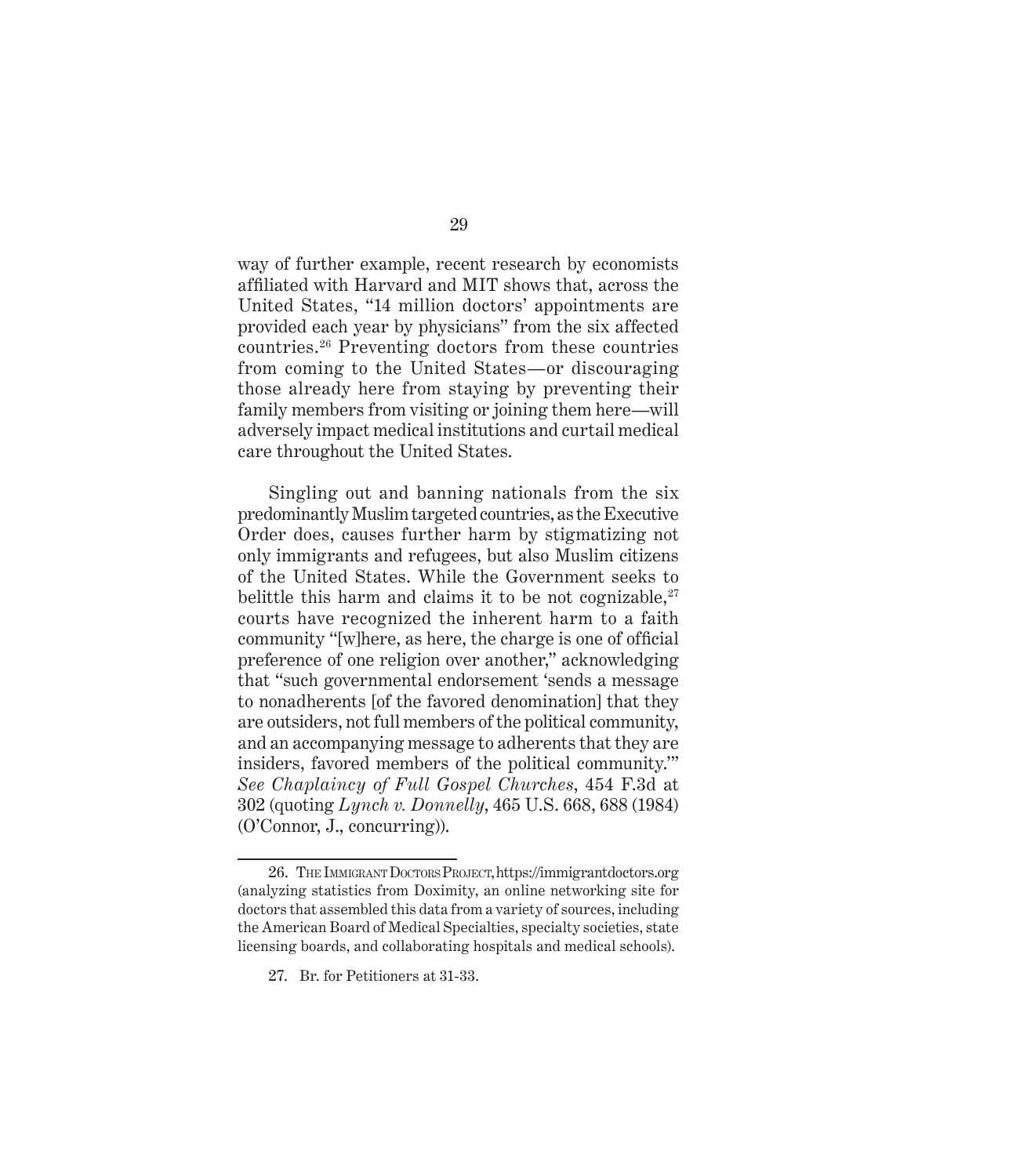The relentless anti-Muslim drumbeat during the President's campaign, coupled with the Executive Order itself, has made immigrants and Muslim citizens justifiably fearful. Against the backdrop of the recent rise in crimes targeting Muslims in the United States,<sup>28</sup> the Executive Order amplifies the sense of persecution that citizens and recent immigrants of Muslim faith are forced to suffer.

Further, the Executive Order's suspension of the U.S. Refugee Admissions Program ("USRAP") has had and will continue to have catastrophic consequences for innumerable individuals and families fleeing war, violence, and political or religious persecution. In the words of the United Nations High Commissioner for Refugees, the Executive Order "compound[s] the anguish" for people "who remain in urgent need of life-saving assistance and protection."29 Individuals and families fleeing political

<sup>28.</sup> *See, e.g.*, Matt Zapotosky, *Hate crimes against Muslims hit highest mark since 2001*, WASH. Post (Nov. 14, 2016), https:// www.washingtonpost.com/world/national-security/hate-crimesagainst-muslims-hit-highest-mark-since-2001/2016/11/14/7d8218e2 aa95-11e6-977a-1030f822fc35\_story.html; *see also* Albert Samaha and Talal Ansari, *Four Mosques Have Burned in Seven Weeks – Leaving Many Muslims and Advocates Stunned*, BuzzFeed News (Feb. 28, 2017), https://www.buzzfeed.com/albertsamaha/fourmosques-burn-as-2017-begins; David Neiwert, *Is Kansas' 'Climate of Racial Intolerance' Fueled by Anti-Muslim Political Rhetoric?*, Southern Poverty L. Ctr. (Mar. 2, 2017), https://www.splcenter.org/ hatewatch/2017/03/02/kansas'-'climate-racial-intolerance'-fueledanti-muslim-political-rhetoric.

<sup>29.</sup> *UNHCR underscores humanitarian imperative for refugees as new U.S. rules announced*, UNHCR (Mar. 6, 2017), http://www.unhcr.org/en-us/news/press/2017/3/58bdd37e4/ unhcr-underscores-humanitarian-imperative-refugees-new-rulesannounced.html.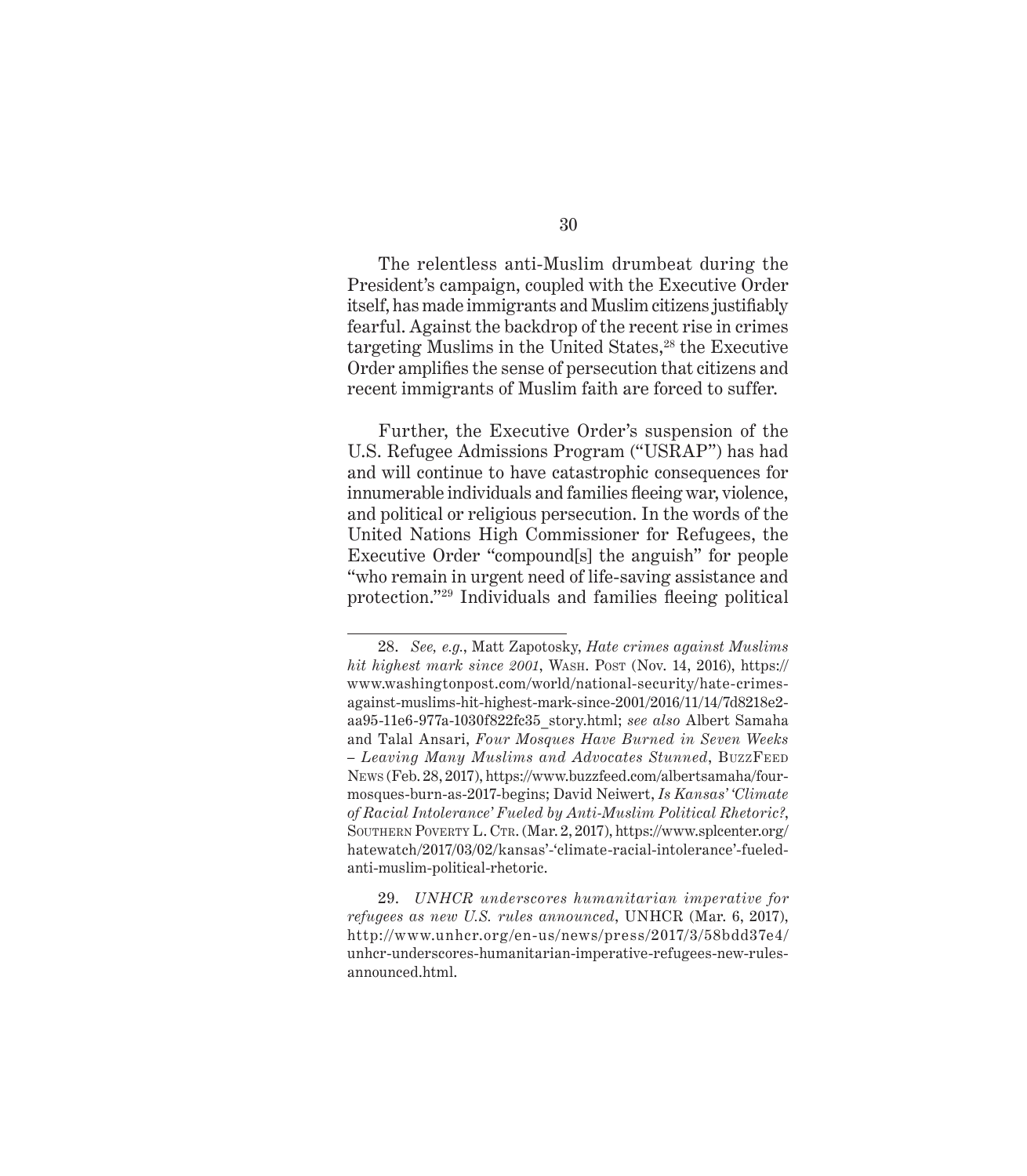or religious persecution in the six targeted countries are in a precarious state of limbo. The refugees hurt by the ban have included some of the most vulnerable individuals in the world, from children born with physical disfigurements, to trafficked girls who have suffered sexual violence, to LGBT persons persecuted around the world.30

Likewise, suspension of refugee admissions under the Executive Order entails suspension of the Central American Minors ("CAM") Refugee Program. CAM was established in 2014, and expanded in 2016, to provide a process for Central American parents lawfully present in the United States to request refugee status for their children at risk of harm in El Salvador, Honduras, or Guatemala via the U.S. Refugee Admissions Program.31 The program offers a safe, legal way for children in danger to reunite with family in the United States, as an alternative to the risk-filled journey that many children endure in order to seek protection in the United States. Yet the Executive Order has suspended interviews of children seeking protection through CAM, halted the processing of applications in the pipeline, and left children eligible to enter the United States stranded in harm's way.32

<sup>30.</sup> *See* Human Rights First, U.S. Leadership Forsaken: Six Months of the Trump Refugee Bans 2 (2017), *available at* http:// www.humanrightsfirst.org/resource/us-leadership-forsaken-sixmonths-trump-refugee-bans.

<sup>31.</sup> *See Central American Minors (CAM) Program*, U.S. Dep't of State, https://www.state.gov/j/prm/ra/cam/index.htm.

<sup>32.</sup> *See* Nina Lakhani, *Thousands of young Central Americans*  at risk as refugee ban halts key program, THE GUARDIAN (Feb. 2, 2017), [https://www.theguardian.com/us-news/2017/feb/02/central](https://www.theguardian.com/us-news/2017/feb/02/central-america-young-refugees-cam-trump-travel-ban)[america-young-refugees-cam-trump-travel-ban.](https://www.theguardian.com/us-news/2017/feb/02/central-america-young-refugees-cam-trump-travel-ban)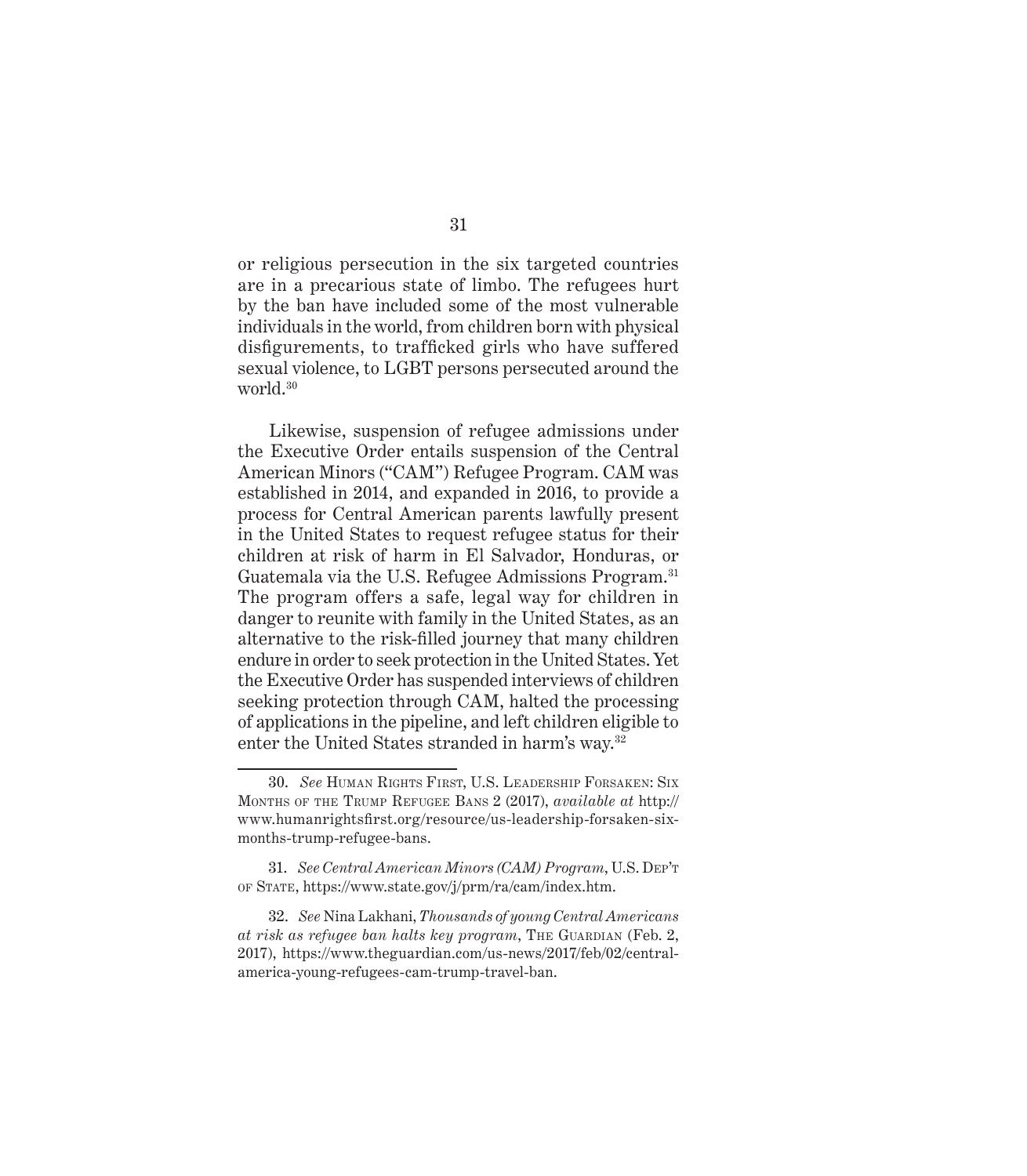These and other harms that would be caused by full implementation and enforcement of the Executive Order are not fleeting. The record in these two cases, and in the numerous other actions pending across the country that have challenged the Executive Order, shows that many people have already been affected in myriad ways following partial implementation of the Executive Order, and the upheaval they have experienced cannot be undone. *Amici* accordingly urge this Court to recognize these harms when considering affirmance of the courts below.